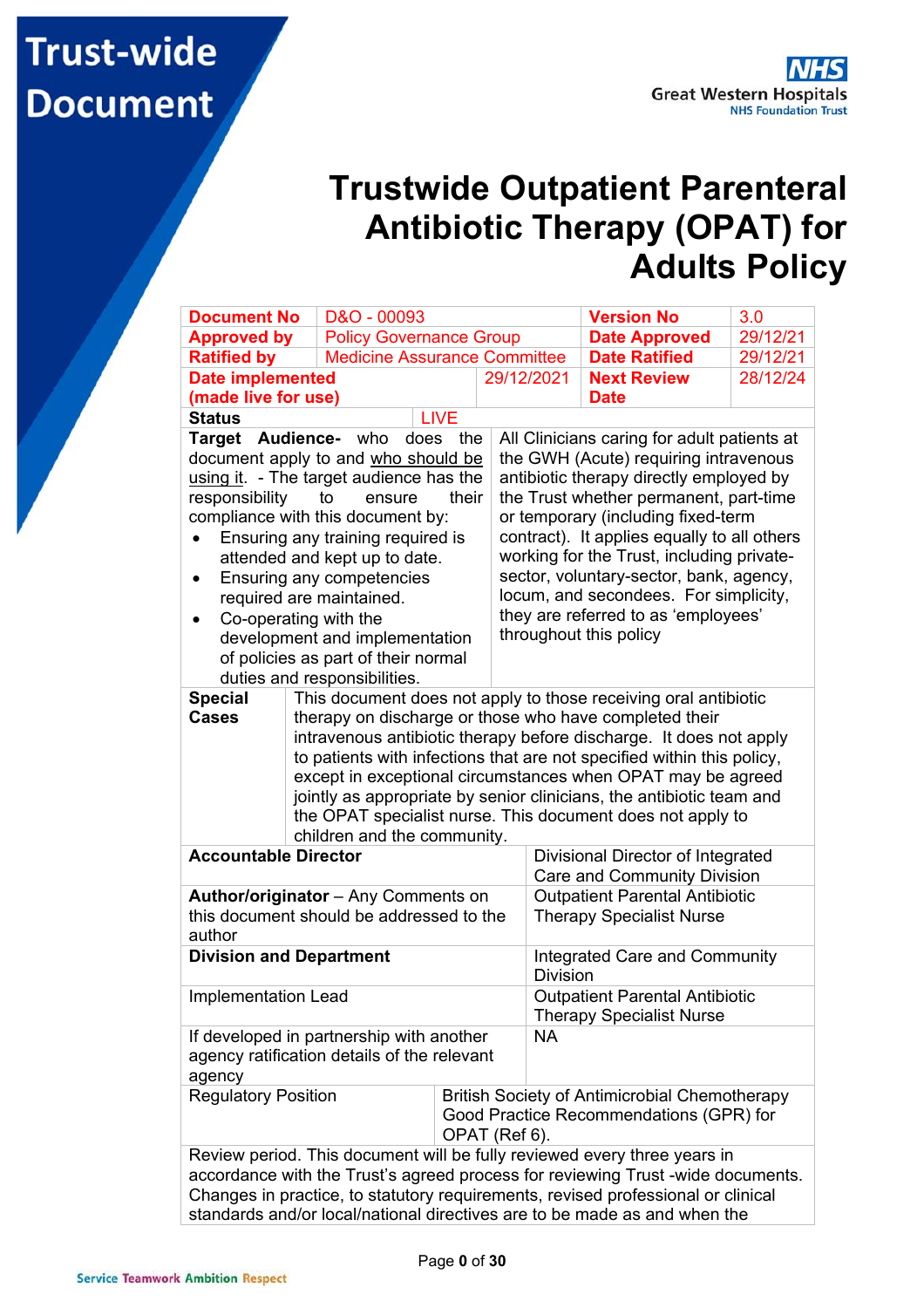change is identified.

# **Contents**

| 1                                                                                                                                                                                                                             |                                                                                   |  |
|-------------------------------------------------------------------------------------------------------------------------------------------------------------------------------------------------------------------------------|-----------------------------------------------------------------------------------|--|
| 1.1                                                                                                                                                                                                                           |                                                                                   |  |
| 1.2                                                                                                                                                                                                                           |                                                                                   |  |
| $\overline{2}$                                                                                                                                                                                                                |                                                                                   |  |
| 2.1                                                                                                                                                                                                                           |                                                                                   |  |
| 2.2                                                                                                                                                                                                                           | Indication Specific List of IVAB on which Patients may be Suitable for Discharge6 |  |
| 2.3                                                                                                                                                                                                                           |                                                                                   |  |
| 2.3.1                                                                                                                                                                                                                         |                                                                                   |  |
| 2.4                                                                                                                                                                                                                           |                                                                                   |  |
| 2.4.1                                                                                                                                                                                                                         | Assessment and discharge criteria for patients with Infective Endocarditis (IE)8  |  |
| 2.5                                                                                                                                                                                                                           |                                                                                   |  |
| 2.5.1                                                                                                                                                                                                                         |                                                                                   |  |
| 2.5.2                                                                                                                                                                                                                         |                                                                                   |  |
| 2.6                                                                                                                                                                                                                           |                                                                                   |  |
| 2.7                                                                                                                                                                                                                           |                                                                                   |  |
| 2.8                                                                                                                                                                                                                           |                                                                                   |  |
| 2.9                                                                                                                                                                                                                           |                                                                                   |  |
| 2.9.1                                                                                                                                                                                                                         |                                                                                   |  |
| 2.9.2                                                                                                                                                                                                                         |                                                                                   |  |
| 2.9.3                                                                                                                                                                                                                         |                                                                                   |  |
| 3                                                                                                                                                                                                                             |                                                                                   |  |
| 4                                                                                                                                                                                                                             |                                                                                   |  |
| 4.1                                                                                                                                                                                                                           |                                                                                   |  |
| 4.2                                                                                                                                                                                                                           |                                                                                   |  |
| 4.3                                                                                                                                                                                                                           |                                                                                   |  |
| 4.4                                                                                                                                                                                                                           |                                                                                   |  |
| 4.5                                                                                                                                                                                                                           |                                                                                   |  |
| 4.6                                                                                                                                                                                                                           |                                                                                   |  |
| 4.7                                                                                                                                                                                                                           |                                                                                   |  |
| 4.8                                                                                                                                                                                                                           |                                                                                   |  |
| 5                                                                                                                                                                                                                             |                                                                                   |  |
| 5.1                                                                                                                                                                                                                           |                                                                                   |  |
| 5.2                                                                                                                                                                                                                           |                                                                                   |  |
| 6                                                                                                                                                                                                                             |                                                                                   |  |
|                                                                                                                                                                                                                               |                                                                                   |  |
|                                                                                                                                                                                                                               |                                                                                   |  |
| Note: This document is electronically controlled. The master copy of the latest approved version is maintained by the owner department. If<br>this document is downloaded from a website or printed, it becomes uncontrolled. |                                                                                   |  |
| Version 3.0                                                                                                                                                                                                                   | Page 1 of 30                                                                      |  |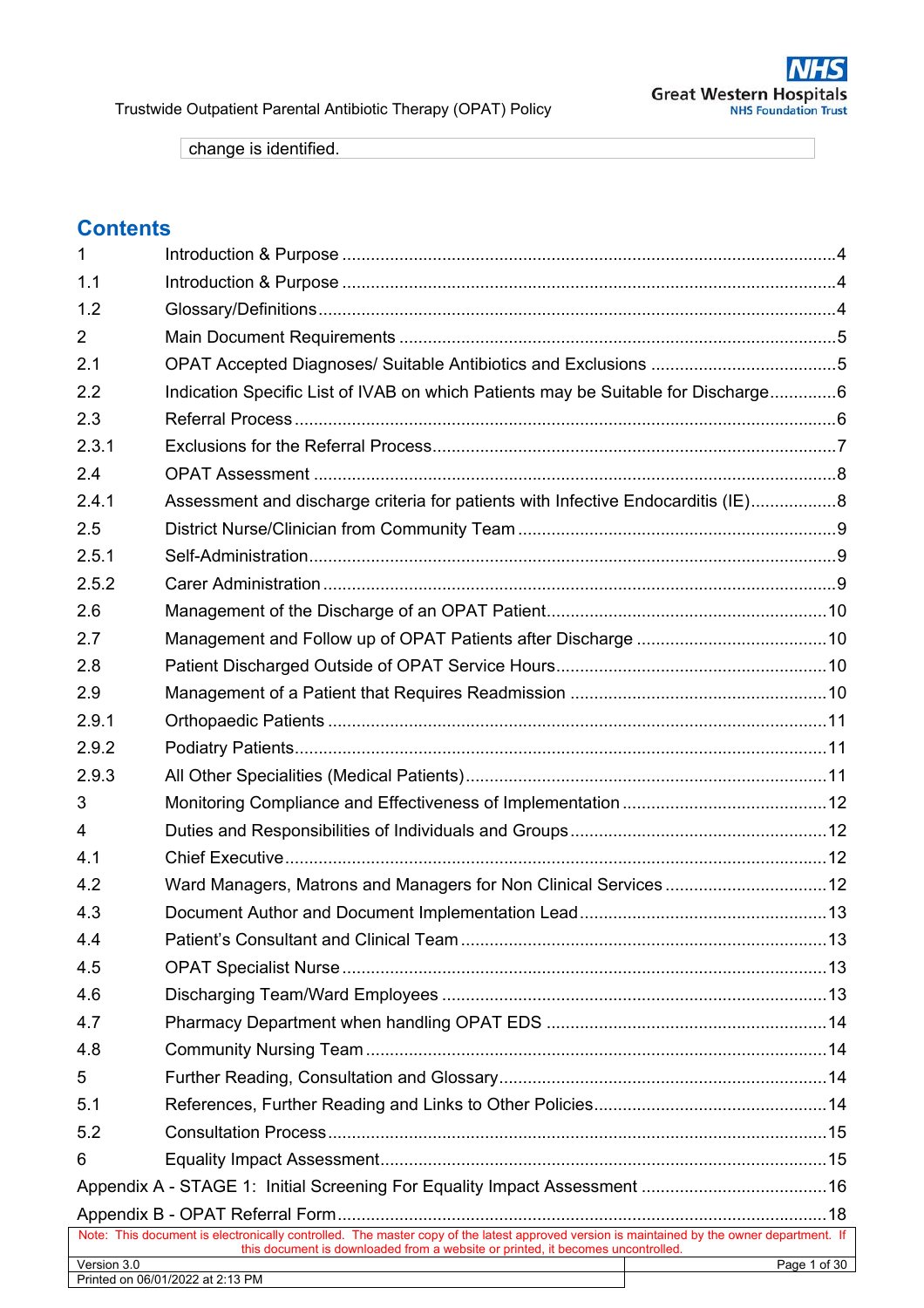Note: This document is electronically controlled. The master copy of the latest approved version is maintained by the owner department. If this document is downloaded from a website or printed, it becomes uncontrolled.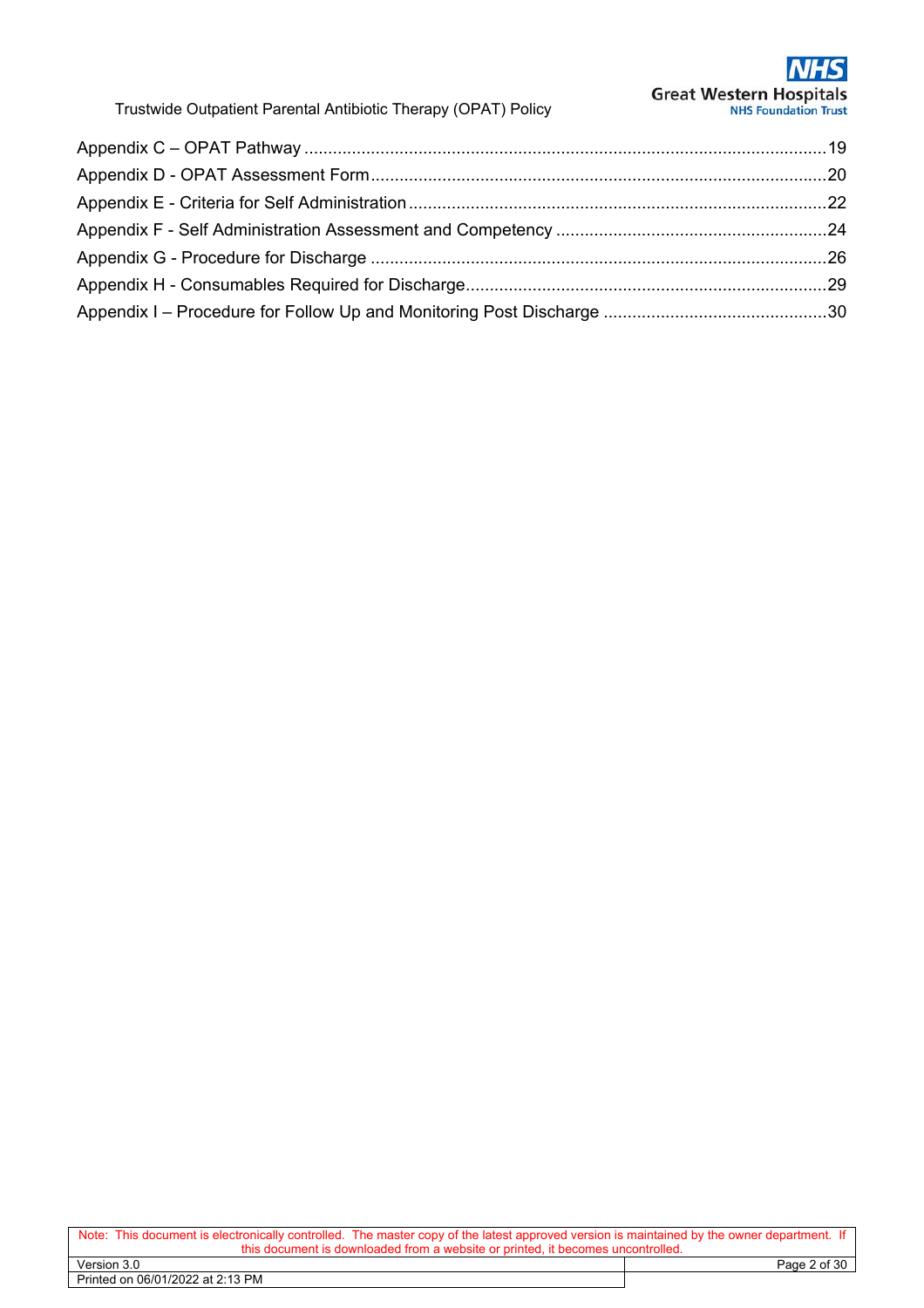

# **Instant Information – Summary of Document Contents**

This policy sits within the scope of Great Western Hospitals NHS Foundation Trust (the Trust) Medicines Assurance Committee.

This policy sets out the standards for the management of patients receiving Outpatient Parenteral Antibiotic Therapy (OPAT). This service is supported by the Antibiotic Stewardship Program (ASP) within the Trust (Ref 1).

This policy will enable the Trust to conform to the British Society of Antimicrobial Chemotherapy Good Practice Recommendations (GPR) for OPAT (2019) (Ref 6) ensuring appropriate and safe patient management.

This policy provides clear guidance on:

- Which intravenous antibiotics may be suitable for use in OPAT treatment regimens (Section 2.2)
- Appropriate referral to the OPAT Specialist Nurse (Section 2.3).
- Diagnosis suitable for OPAT and exclusions (Sections 2.3.1).
- Correct discharge process of an OPAT patient (Section 2.6).
- Monitoring and follow up of OPAT patients (Section 2.7).

Note: This document is electronically controlled. The master copy of the latest approved version is maintained by the owner department. If this document is downloaded from a website or printed, it becomes uncontrolled.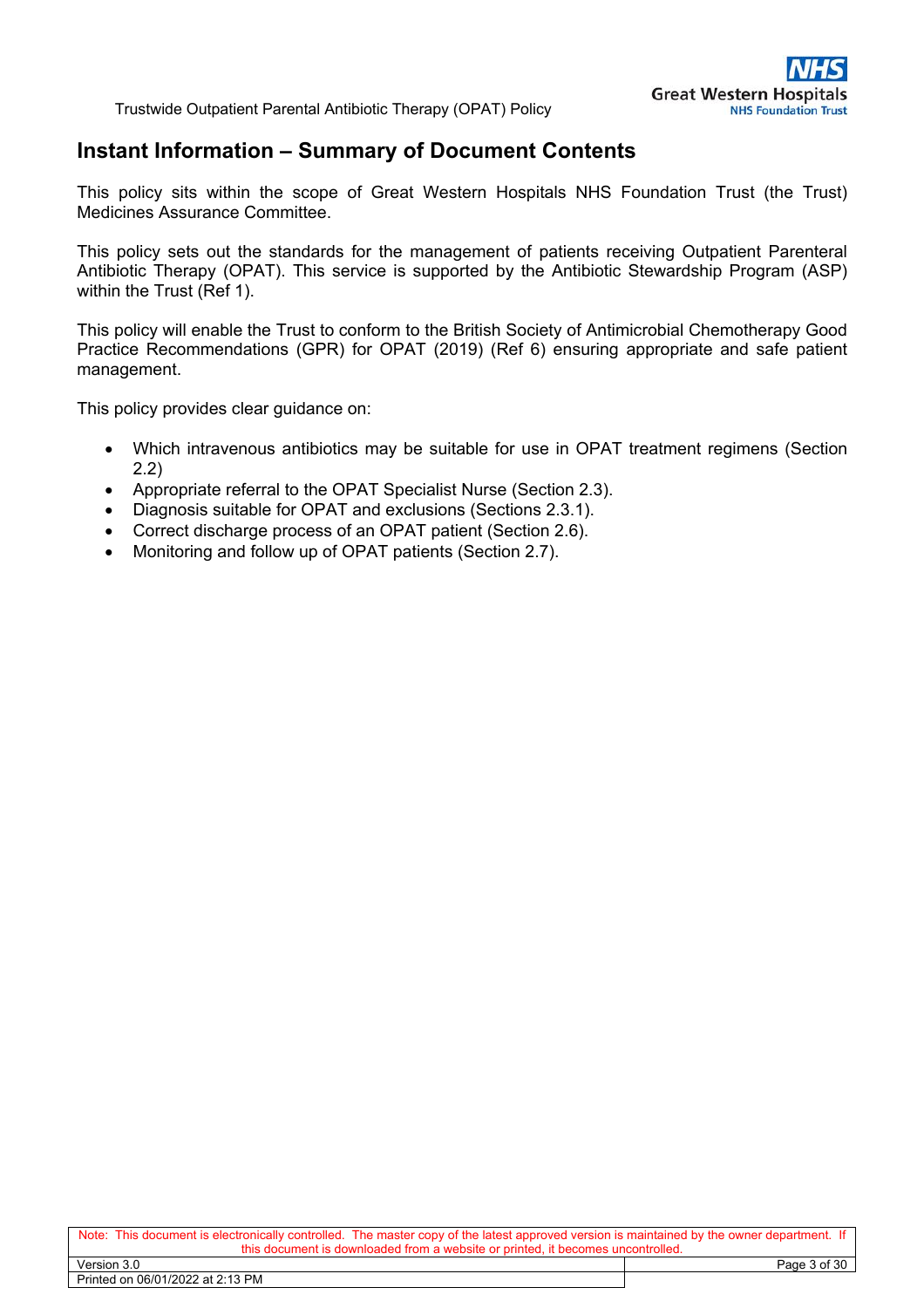

## **1 Introduction & Purpose**

## **1.1 Introduction & Purpose**

OPAT is a method for delivering intravenous antibiotics (IVAB) in the community or an outpatient setting, as an alternative to inpatient care. It is useful for patients who require intravenous therapy for moderate to severe infections (See section 2.2) but are otherwise well enough to initiate or continue therapy without the need of an overnight stay in hospital. OPAT has been used in many countries since the 1980's and a wealth of evidence has accumulated supporting its clinical justification and cost effectiveness (Ref 2).

The benefits of OPAT include admission avoidance and reduced length of stay in hospital, which result in an increase in inpatient capacity, significant cost savings compared with inpatient care, reduction in risk of healthcare-associated infection (such as *C.difficile* / Methicillin Resistant Staphylococcus Aureus (MRSA)) and improved patient choice and satisfaction. All of these benefits underpin the philosophy and direction of the UK healthcare-quality strategy (Ref 2), with the emphasis on patient-centred and ambulatory care. However, by its very nature OPAT involves less patient supervision than inpatient care, and therefore carries potentially increased risks for patient safety. With careful attention to risk management and robust patient management plans on discharge, these risks are minimised. In the United Kingdom (UK), a consensus statement was first published in 1998 made recommendations for selection of appropriate infections and suitable patients for OPAT, and detailed priorities for OPAT service development (Ref 2).

A key recommendation within this statement was for OPAT to provide treatment equivalent to that for inpatients as a minimum.

Referrals (See section 2.3 for process) for OPAT can be accepted from within the Trust including Trust Community units. Referrals from outside the Trust e.g. Clinical Commissioning Groups (CCG's) can be made by telephone. It may be possible to provide OPAT for patients referred from other Trusts but these will be assessed individually by the OPAT Nurse and will usually only be accepted if the patient is living within Swindon or Wiltshire areas where the CCGs commission OPAT.

## **1.2 Glossary/Definitions**

The following terms and acronyms are used within the document:

| $\%$                                                                                                                                       | percentage                                           |  |
|--------------------------------------------------------------------------------------------------------------------------------------------|------------------------------------------------------|--|
| ≺                                                                                                                                          | Less than                                            |  |
| $\geq$                                                                                                                                     | More than                                            |  |
| <b>ANTT</b>                                                                                                                                | Aseptic Non Touch Technique                          |  |
| <b>ASP</b>                                                                                                                                 | Antibiotic Stewardship Program                       |  |
| <b>BSAC</b>                                                                                                                                | <b>British Society of Antimicrobial Chemotherapy</b> |  |
| <b>C.difficile</b>                                                                                                                         | Clostridium difficile                                |  |
| <b>CCG</b>                                                                                                                                 | <b>Clinical Commissioning Group</b>                  |  |
| <b>CIVT</b>                                                                                                                                | Community Intravenous Therapy Team                   |  |
| <b>CQC</b>                                                                                                                                 | <b>Care Quality Commission</b>                       |  |
| <b>CRP</b>                                                                                                                                 | C- Reactive Protein                                  |  |
| <b>D&amp;O</b>                                                                                                                             | Diagnostic & Outpatient                              |  |
| <b>ED</b>                                                                                                                                  | <b>Emergency Department</b>                          |  |
| <b>EDD</b>                                                                                                                                 | <b>Estimated Discharge Date</b>                      |  |
| <b>EDS</b>                                                                                                                                 | <b>Electronic Discharge Summary</b>                  |  |
| EIA                                                                                                                                        | <b>Equality Impact Assessment</b>                    |  |
|                                                                                                                                            |                                                      |  |
| Note: This document is electronically controlled. The master copy of the latest approved version is maintained by the owner department. If |                                                      |  |

this document is downloaded from a website or printed, it becomes uncontrolled. Version 3.0 Page 4 of 30 Printed on 06/01/2022 at 2:13 PM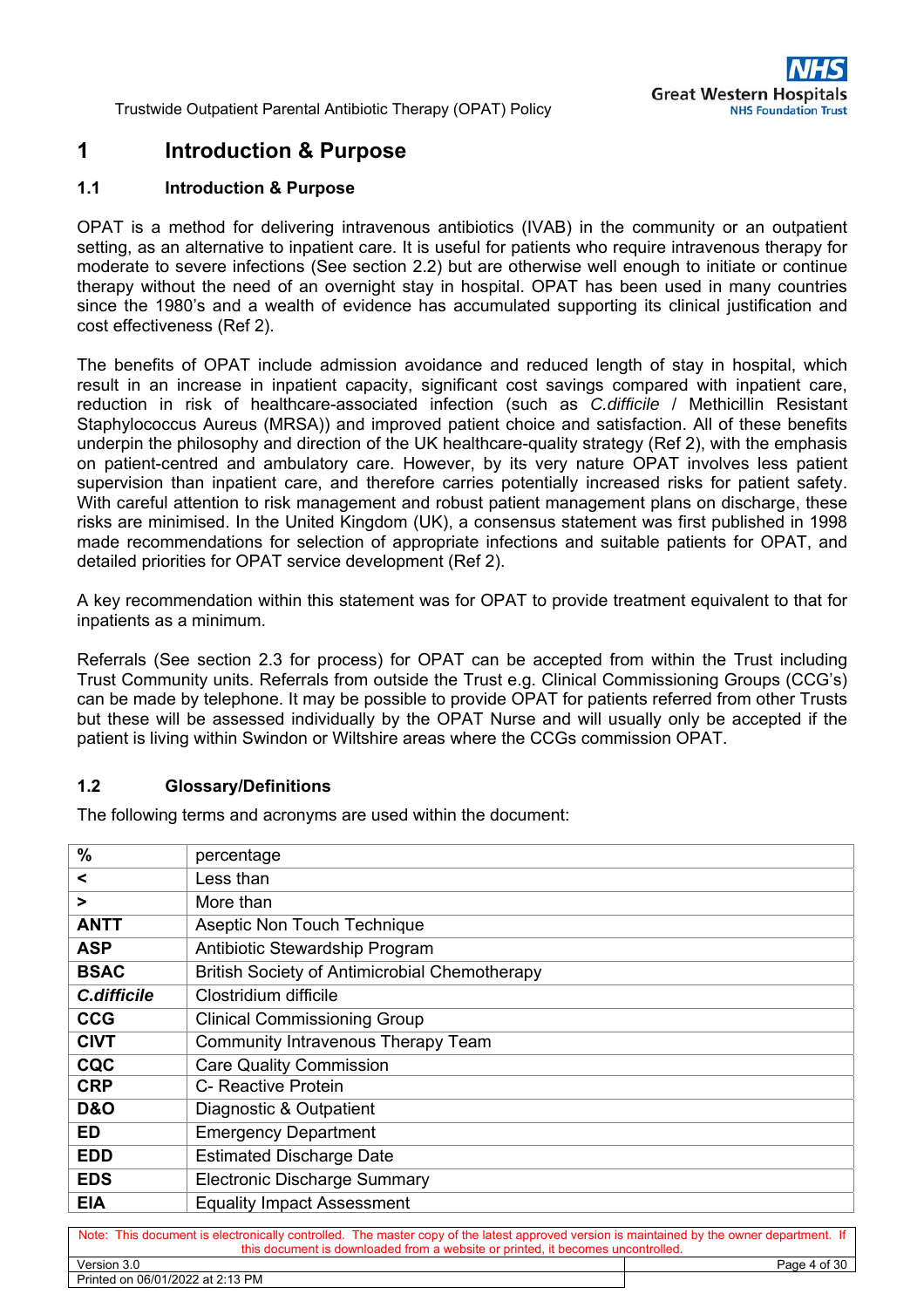| <b>EPMA</b>    | <b>Electronic Prescribing Medicines Administration</b> |
|----------------|--------------------------------------------------------|
| <b>ESBL</b>    | <b>Extended Spectrum Beta Lactamases</b>               |
| <b>FBC</b>     | <b>Full Blood Count</b>                                |
| <b>GP</b>      | <b>General Practitioner</b>                            |
| <b>GPR</b>     | <b>Good Practice Recommendations</b>                   |
| <b>GWH</b>     | <b>Great Western Hospital</b>                          |
| IP&C           | <b>Infection Prevention and Control</b>                |
| IV             | Intravenous                                            |
| <b>IVAB</b>    | Intravenous antibiotics                                |
| <b>IVB</b>     | <b>Intravenous Bolus</b>                               |
| IE             | <b>Infective Endocarditis</b>                          |
| <b>IVI</b>     | Intravenous Infusion                                   |
| <b>LFTS</b>    | <b>Liver Function Tests</b>                            |
| <b>MFFD</b>    | Medically Fit For Discharge                            |
| <b>MRSA</b>    | Methicillin Resistant Staphylococcus Aureus            |
| <b>NHS</b>     | <b>National Health Service</b>                         |
| <b>OD</b>      | <b>Once Daily</b>                                      |
| <b>OPAT</b>    | Outpatient parenteral antibiotic therapy               |
| <b>PICC</b>    | Peripherally inserted central catheter                 |
| <b>SWICC</b>   | Swindon Intermediate Care Centre                       |
| <b>SHO</b>     | Senior House Officer                                   |
| <b>SLA</b>     | Service Level Agreement                                |
| <b>SOP</b>     | <b>Standard Operating Procedure</b>                    |
| <b>TDM</b>     | Therapeutic drug monitoring                            |
| <b>TTA</b>     | To Take Away                                           |
| <b>U&amp;E</b> | <b>Urea and Electrolytes</b>                           |
| <b>UK</b>      | <b>United Kingdom</b>                                  |
| <b>VAD</b>     | <b>Vascular Access Device</b>                          |
| <b>WBC</b>     | White blood cells                                      |
| <b>WTE</b>     | <b>Whole Time Equivalent</b>                           |

## **2 Main Document Requirements**

#### **2.1 OPAT Accepted Diagnoses/ Suitable Antibiotics and Exclusions**

In order to minimise the risk to patients, the OPAT working group within the Trust has compiled an indication-specific list of IVAB in which patients may be suitable for discharge (see 2.2).

Patients must be considered medically fit for discharge (MFFD) must have a named consultant working within the Trust and no longer requiring acute care. Each patient will be assessed individually using the OPAT Pathway (Appendix B) and OPAT Assessment Form (Appendix D) for suitability by the OPAT Specialist Nurse. This includes assessment of vascular access requirements (usually in conjunction with the Peripherally Inserted Central Catheter (PICC) Service) (See Ref 7)

Antibiotics listed below are considered as possible choices for discharge on OPAT but all patients must be referred to the OPAT specialist nurse before 'To Take away (TTA)' IVAB are prescribed.

| Note: This document is electronically controlled. The master copy of the latest approved version is maintained by the owner department. If |              |  |  |  |
|--------------------------------------------------------------------------------------------------------------------------------------------|--------------|--|--|--|
| this document is downloaded from a website or printed, it becomes uncontrolled.                                                            |              |  |  |  |
| Version 3.0                                                                                                                                | Page 5 of 30 |  |  |  |
| Printed on 06/01/2022 at 2:13 PM                                                                                                           |              |  |  |  |
|                                                                                                                                            |              |  |  |  |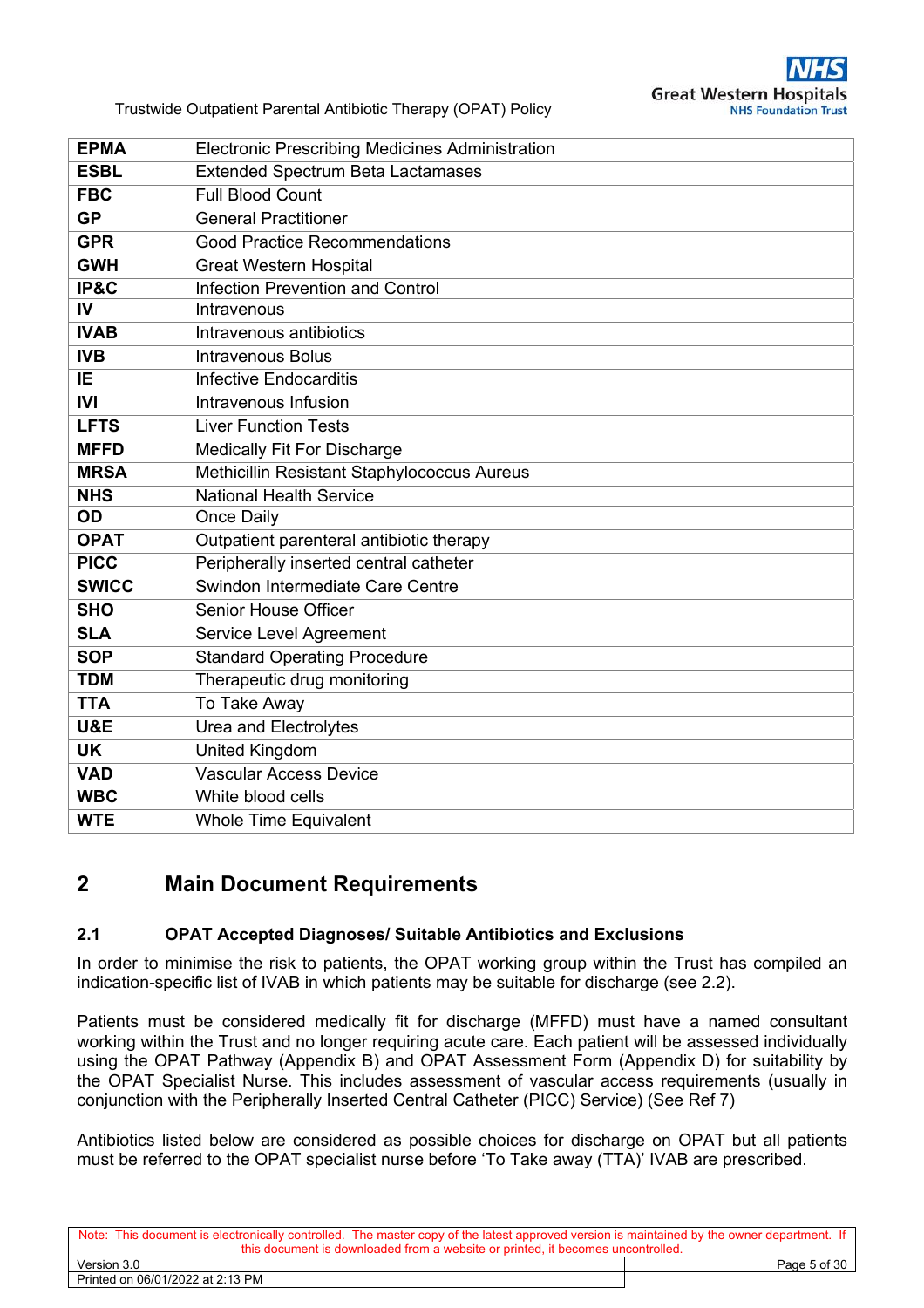| <b>Speciality</b> | <b>Indication</b>                                                                                                                          | Antibiotic(s)                                                    | <b>Information</b>                                                                                                                                                                                                                                                                              |
|-------------------|--------------------------------------------------------------------------------------------------------------------------------------------|------------------------------------------------------------------|-------------------------------------------------------------------------------------------------------------------------------------------------------------------------------------------------------------------------------------------------------------------------------------------------|
| Respiratory       | <b>Bronchiectasis</b>                                                                                                                      | Piperacillin/Tazobactam<br>(Tazocin)<br>Meropenem<br>Ceftazidime | These antibiotics are approved to<br>treat OPAT Respiratory patients<br>ONLY.                                                                                                                                                                                                                   |
| Orthopaedics      | <b>Septic Arthritis</b><br>Prosthetic<br>joint/material infection<br><b>Discitis</b><br>Osteomyelitis<br><b>Diabetic Foot</b><br>infection | Ceftriaxone<br>Teicoplanin<br>Ertapenem<br>Daptomycin            |                                                                                                                                                                                                                                                                                                 |
| Cardiology        | Endocarditis                                                                                                                               | Ceftriaxone<br>Teicoplanin<br>Daptomycin                         | Please see section 2.4.1<br>Assessment & Discharge Criteria<br>for Infective Endocarditis                                                                                                                                                                                                       |
| Urology           | <b>Extended Spectrum</b><br><b>Beta Lactamases</b><br>(ESBL) Urinary Tract<br>Infection                                                    | Ertapenem<br>On microbiology advice<br>only                      |                                                                                                                                                                                                                                                                                                 |
| Medical           | <b>Cellulitis</b>                                                                                                                          | Ceftriaxone<br>Teicoplanin                                       | Any patient with a cellulitis<br>diagnosis and who has had IV<br>antibiotics dispensed should be<br>referred to the Community<br>Intravenous (IV) Therapy Service<br>to continue their prescribed<br>treatment. The referrer, in this<br>case remains responsible for<br>review of the patient. |

## **2.2 Indication Specific List of IVAB on which Patients may be Suitable for Discharge**

The indications in the table above are not an exhaustive list. Any patients with an alternative diagnosed infection that is on a suitable antibiotic may be appropriate for OPAT.

#### **2.3 Referral Process**

Referrals can be made by:

- Ringing through to the OPAT nurse on extension (60) 5195 or bleep 1108
- Emailing: gwh.opativtherapyteam@nhs.net

Referral forms for the OPAT service can be found on the intranet (see Appendix B / Ref 8).

Once a referral has been received, if the patient meets the criteria and is suitable for OPAT, the patient will be assessed by the OPAT Specialist Nurse. (Please see Appendix C for OPAT Pathway).

| Note: This document is electronically controlled. The master copy of the latest approved version is maintained by the owner department. If |              |  |  |
|--------------------------------------------------------------------------------------------------------------------------------------------|--------------|--|--|
|                                                                                                                                            |              |  |  |
| this document is downloaded from a website or printed, it becomes uncontrolled.                                                            |              |  |  |
|                                                                                                                                            |              |  |  |
|                                                                                                                                            |              |  |  |
| Version 3.0                                                                                                                                | Page 6 of 30 |  |  |
|                                                                                                                                            |              |  |  |
| Printed on 06/01/2022 at 2:13 PM                                                                                                           |              |  |  |
|                                                                                                                                            |              |  |  |
|                                                                                                                                            |              |  |  |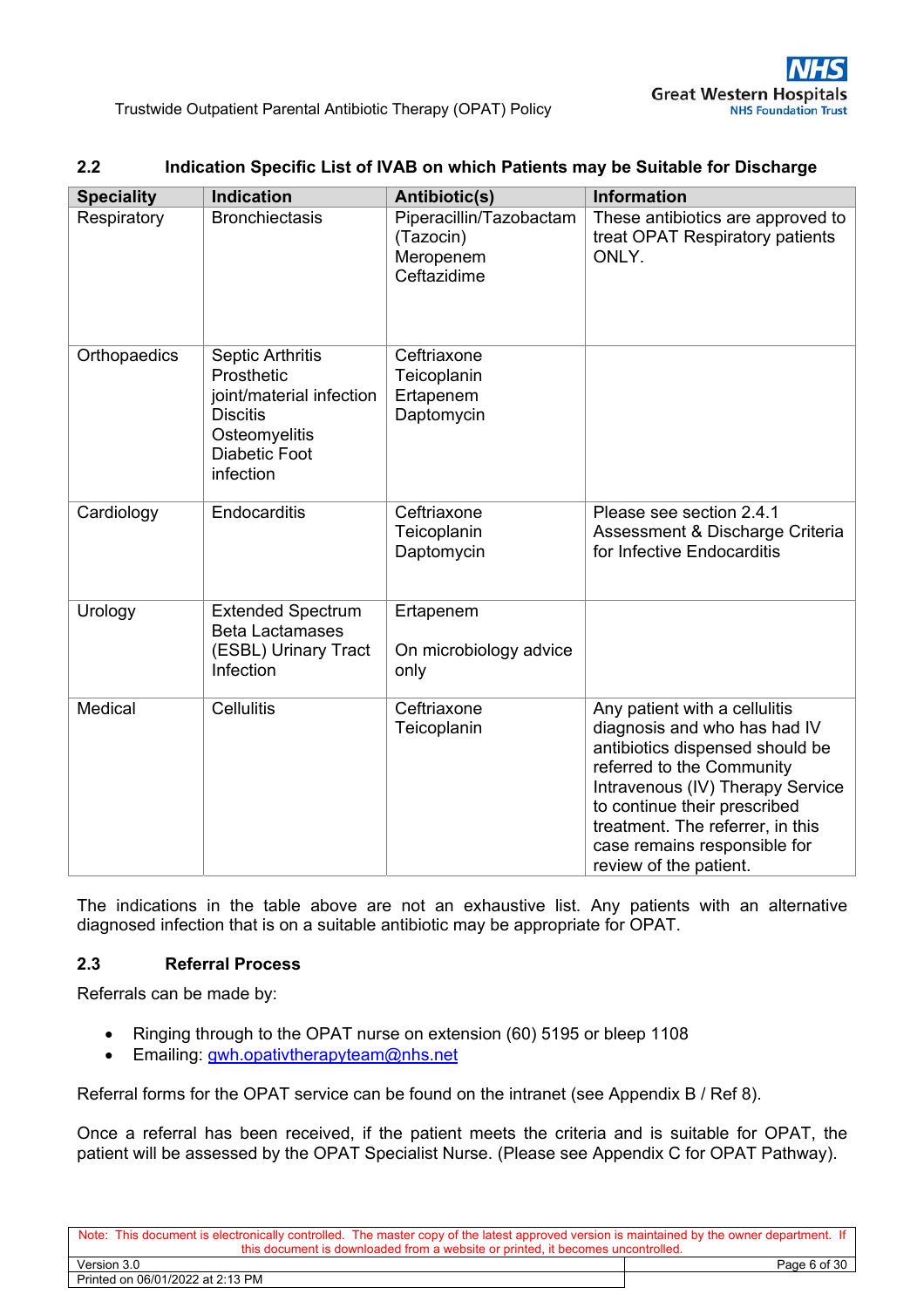If after following the OPAT Pathway the patient is unsuitable, the OPAT nurse will inform the clinical team and document the outcome of the assessment in the patients' medical records or appropriately in OPAT records.

Patients must be referred **at least** 48 hours before discharge.

### **2.3.1 Exclusions for the Referral Process**

The OPAT Nurse will generally not consider the following groups of patients for IVAB at home:

| <b>Patient Group</b>                                                                                                                                                                                      | <b>Rationale</b>                                                                                                                                                                                                                                                                                                                                                                                                                                                     |  |  |
|-----------------------------------------------------------------------------------------------------------------------------------------------------------------------------------------------------------|----------------------------------------------------------------------------------------------------------------------------------------------------------------------------------------------------------------------------------------------------------------------------------------------------------------------------------------------------------------------------------------------------------------------------------------------------------------------|--|--|
| <b>Respiratory Patients</b>                                                                                                                                                                               | Although respiratory patients requiring OPAT are managed by the<br>OPAT Team in the first instance – patients will only be accepted by<br>the OPAT Team if there is capacity. If there is no capacity within<br>the OPAT Team they will be referred back to the Respiratory<br><b>Specialist Nurses</b>                                                                                                                                                              |  |  |
| <b>Previous and Current</b><br><b>Intravenous Drug Users</b>                                                                                                                                              | Will NOT be considered for OPAT due to the nature of having a<br>long term Venous Access Device (VAD) and the potential for<br>misuse                                                                                                                                                                                                                                                                                                                                |  |  |
| Patients who self-discharge<br>against medical advice                                                                                                                                                     | Patients who self-discharge against medical advice will not be<br>supported by the OPAT Service                                                                                                                                                                                                                                                                                                                                                                      |  |  |
| Previous OPAT patients where<br>problems have arisen during<br>OPAT therapy that may<br>compromise clinical<br>management at home.                                                                        | Individually assessed - dependant on problems from previous<br>OPAT treatment. For example, misuse of previous VAD, previous<br>non-compliance which has resulted in delays in treatment and<br>missed doses                                                                                                                                                                                                                                                         |  |  |
| Patients who are severely<br>unwell or clinically unstable                                                                                                                                                | Must not be referred as they are not considered MFFD.                                                                                                                                                                                                                                                                                                                                                                                                                |  |  |
| Patients whose:<br>C- Reactive Protein (CRP)<br>is elevated<br>White Blood Cells (WBC)<br>$\bullet$<br>greater than 11.0 Units<br>Neutrophils greater than<br>$\bullet$<br>7.0 Units<br>on discharge date | To meet OPAT Criteria patients CRP must be reducing. News 0 or<br>'normal for them' and patient well with the focus controlled. WBC<br>must be stable or improving (desired range between 4.0-11.0)                                                                                                                                                                                                                                                                  |  |  |
| Patients with impaired and/or<br>unstable renal and liver function                                                                                                                                        | Patients with acute unstable renal /liver function will not be<br>considered for OPAT until improving/liver/renal function is within<br>normal parameters for that patient. Individual assessment of<br>patients will be required.<br>If patients with an impaired/unstable renal/liver function are<br>receiving an antibiotic that requires therapeutic drug monitoring a<br>level will be required to be taken and within therapeutic range prior<br>to discharge |  |  |
| Patient considered to be at high<br>risk of/or confirmed sepsis                                                                                                                                           | Will not be considered for OPAT                                                                                                                                                                                                                                                                                                                                                                                                                                      |  |  |
| Patients who have not been<br>assessed by their medical team<br>as MFFD                                                                                                                                   | Will not be considered for OPAT. Medical Team will need to<br>document fitness for discharge in the patient's note                                                                                                                                                                                                                                                                                                                                                   |  |  |
| Patients who have failed<br>assessment criteria for OPAT                                                                                                                                                  | Will require re-referral once suitable.                                                                                                                                                                                                                                                                                                                                                                                                                              |  |  |

Note: This document is electronically controlled. The master copy of the latest approved version is maintained by the owner department. If this document is downloaded from a website or printed, it becomes uncontrolled. Version 3.0 Page 7 of 30

Printed on 06/01/2022 at 2:13 PM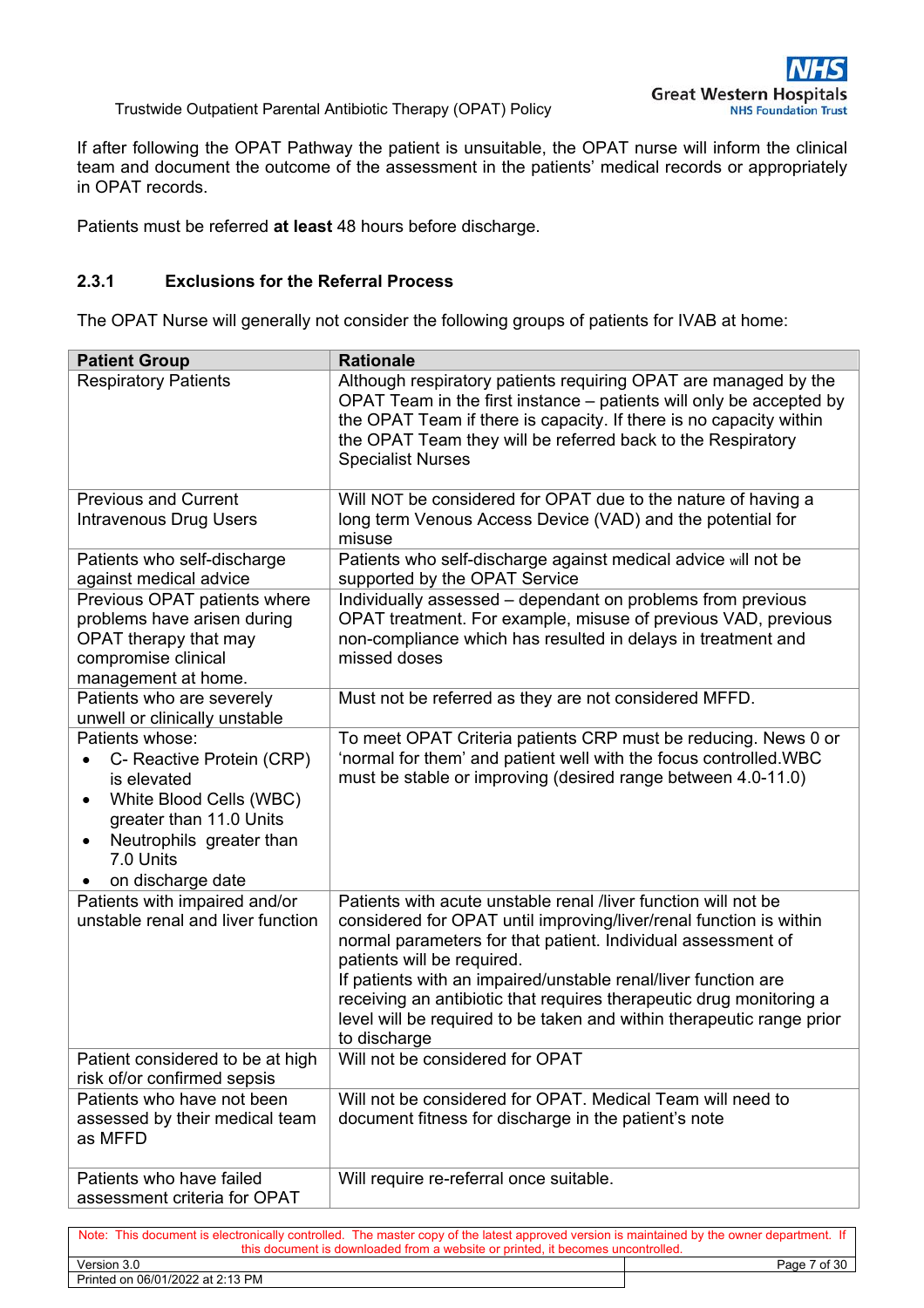**Great Western Hospita NHS Foundation Trust** 

Trustwide Outpatient Parental Antibiotic Therapy (OPAT) Policy

| <b>Patient Group</b> | <b>Rationale</b> |
|----------------------|------------------|
|                      |                  |

#### **2.4 OPAT Assessment**

Once referred the patient will be assessed by the OPAT Specialist Nurse (See Appendix D).

At present patients can receive antibiotics via three methods:

- District Nurse Administration.
- Self-Administration (if considered competent).
- Daily Attendance at the Trust must be pre-arranged and accepted by the Ambulatory Care Unit who can administer treatment.

Locality of the patient's home affects the treatment that can be received in the community. See table below:

| <b>Method</b>                   | <b>Swindon Patients</b>             | <b>Wiltshire Patients</b> |
|---------------------------------|-------------------------------------|---------------------------|
| <b>Cannulas Accepted</b>        | ✓                                   |                           |
|                                 | (individual assessment<br>required) | X                         |
| Doses up to and including a     | ✓                                   |                           |
| TDS regime                      | (individual assessment              | X                         |
|                                 | required)                           |                           |
| Intravenous Bolus (IVB)         |                                     |                           |
|                                 | $\checkmark$                        | ✓                         |
| Intravenous Infusion (IVI) (not | $\checkmark$                        |                           |
| longer than 30 minutes)         | Community<br>(Dependant on          |                           |
|                                 | Team capacity)                      | (Dependant on Community)  |
|                                 |                                     | Team capacity)            |

#### **2.4.1 Assessment and discharge criteria for patients with Infective Endocarditis (IE)**

Patients with IE requiring discharge must meet the following criteria on assessment:

- Stable and responding well to therapy (and not meet any of the exclusion list in section 2.3.1)
- On a once daily antibiotic regime
- No complications of IE, such as congestive heart failure, conduction abnormality, mental status change, or evidence of perivalvular abscess on transoesophageal echocardiogram
- No indications for surgery

Please be aware that self-administration/carer administration is not an option for IE patients

Prior to discharge patients will require at least 2 weeks of inpatient treatment and at least 2 doses of any new antibiotic.

This can be reduced to 1 week of inpatient treatment if they meet the following criteria:

- Infection with Viridans Streptococcal IE (Consultation with Microbiology Consultant on individual patents may identify other low-virulence, low risk organisms for which a similar approach may be taken)
- Medically stable condition without fever and with negative blood culture results & stable Electrocardiogram at time of proposed discharge
- No complications of IE and not included in our exclusion from discharge list (see below)

Patients suffering with the following will not be considered for discharge with OPAT

- Acute IE
- Aortic Valve disease

| Note: This document is electronically controlled. The master copy of the latest approved version is maintained by the owner department. If |  |  |  |
|--------------------------------------------------------------------------------------------------------------------------------------------|--|--|--|
| this document is downloaded from a website or printed, it becomes uncontrolled.                                                            |  |  |  |
| Page 8 of 30<br>Version 3.0                                                                                                                |  |  |  |
| Printed on 06/01/2022 at 2:13 PM                                                                                                           |  |  |  |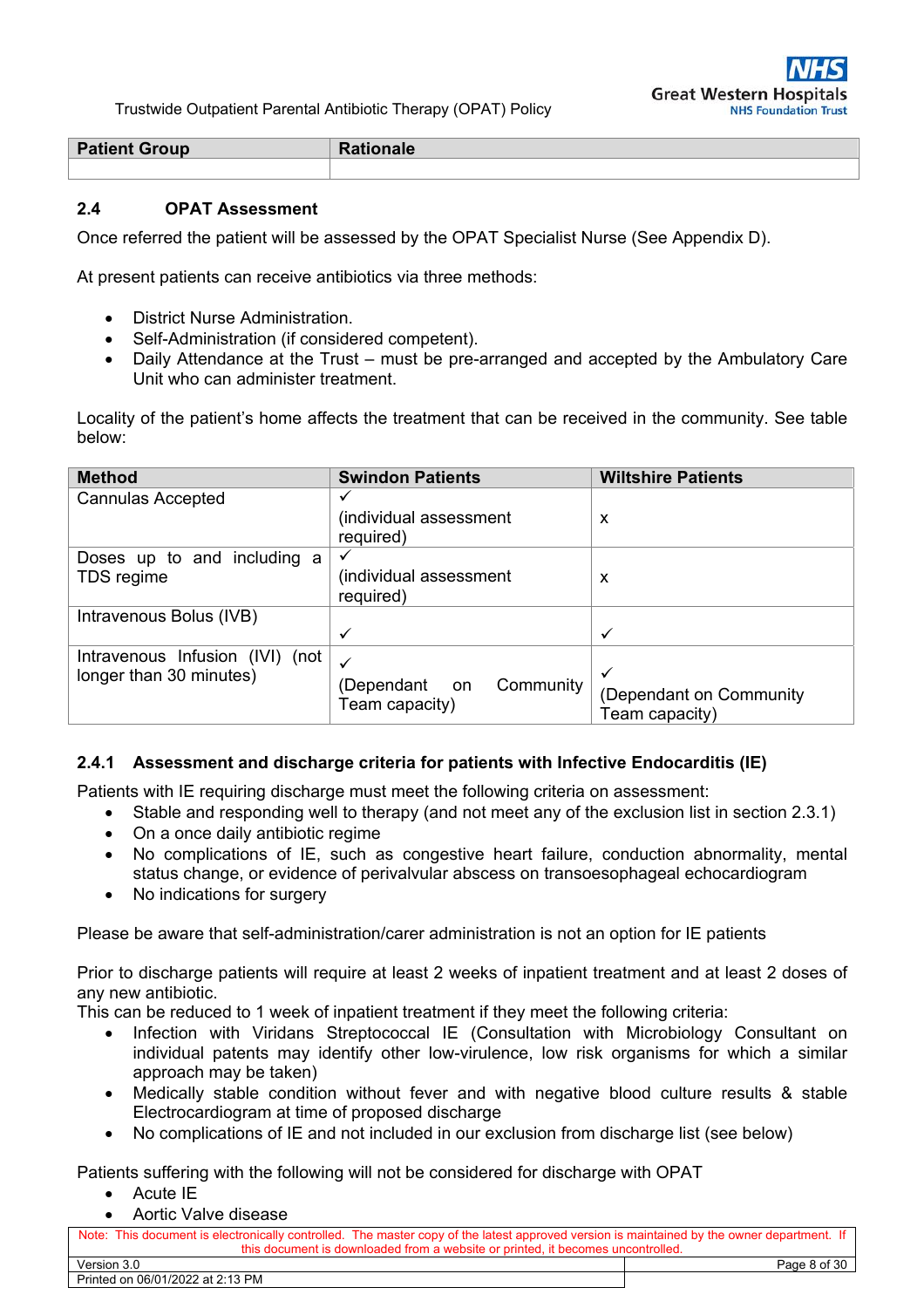- Prosthetic valve disease
- IE caused by Staphylococcus aureus or other virulent organisms (Streptococcus pneumonia, Haemophilus influenza, Neisseria meningitides, Neisseria gonorrhoeae, beta-haemolytic streptococci, gram negative bacteria, and fungi.

On discharge the patient must have the following in place

- A named Cardiologist to follow up the patient
- The patient should be educated and fully informed about the complications of IE and indications for and method of contacting their Consultant Team if needed
- Patients and family should be reliable, compliant and live close to the hospital
- Twice weekly blood tests arranged with the district nursing team
- Twice weekly follow up with the discharging team
- Same day evaluation/readmission (avoiding Accident and Emergency department) should be available for patients with recurrent fever or new symptoms.

(The above guidelines were compiled using Ref 9, 10 & 11)

## **2.5 District Nurse/Clinician from Community Team**

The appropriate community nursing team will administer the patients IVAB daily. This will either be in the morning or in the afternoon depending on when the patient has been receiving treatment – The Community Teams normal working pattern needs to be taken into consideration e.g. ideally not sending home patients receiving Once Daily (OD) regime at 21:00. Where possible and where the regime allows, IV antibiotics should be administered within normal working hours. All patients will be asked to attend the IV Clinic in the Swindon Intermediate Care Centre (SWICC) to receive their antibiotics by the Community IV Therapy Team in the first instance if they are able to.

#### **2.5.1 Self-Administration**

The option of self-administration will be discussed between the OPAT specialist nurse and the potential candidate to self-administer. If an OPAT patient wishes to administer their own IVAB therapy on discharge this will be discussed between the OPAT Nurse and the potential candidate for selfadministration, the OPAT nurse must demonstrate and explain the administration process to the patient (Appendix F). Patients are also given a step by step guide on how to administer their particular treatment which is written by the OPAT Specialist Nurse.

This self-administration training is jointly provided by the OPAT Specialist Nurse alongside the ward nurses (Appendix E).

Patients can be discharged to self-administer their IVAB once suitable training (including hand hygiene, ANTT, correct storage of medication, sharp safety and disposal equipment and waste (Ref 3, 4 & 5) has been provided and the patient considered competent by the OPAT Specialist Nurse. All patients will be provided with sharps bins and informed that they can be brought back to GWH for disposal or given to their District Nursing Team.

Patients must **NOT** be sent home to self-administer IVAB without a full assessment being carried out by the OPAT Specialist Nurse.

A signed copy of the Self Administration and Competency document is then retained appropriately by the OPAT Team (Appendix G).

#### **2.5.2 Carer Administration**

Alternatively, if an OPAT patient wishes their carer to administer their IVAB therapy on discharge, the OPAT nurse must demonstrate and explain the administration process to the carer (Appendix F). Carers are also given a step by step guide on how to administer their particular treatment which is written by the OPAT Specialist Nurse.

| Note: This document is electronically controlled. The master copy of the latest approved version is maintained by the owner department. If |  |  |
|--------------------------------------------------------------------------------------------------------------------------------------------|--|--|
| this document is downloaded from a website or printed, it becomes uncontrolled.                                                            |  |  |
| Version 3.0<br>Page 9 of 30                                                                                                                |  |  |
| Printed on 06/01/2022 at 2:13 PM                                                                                                           |  |  |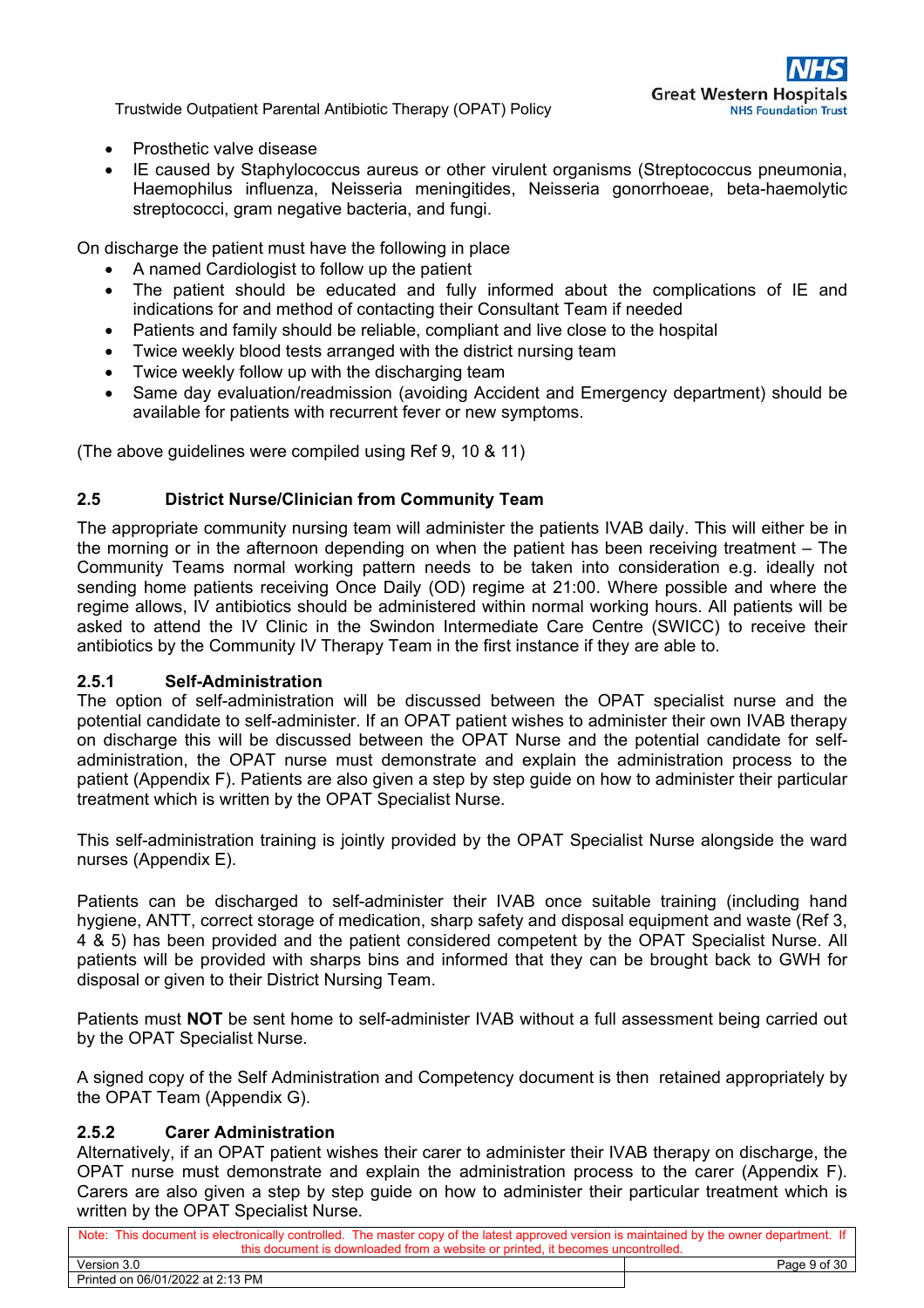This self-administration training is jointly provided by the OPAT Specialist Nurse alongside the ward nurses (Appendix F).

Patients can be discharged with carers administering their IVAB once suitable training (including hand hygiene, ANTT, correct storage of medication, sharp safety and disposal equipment and waste (Ref 3,4 & 5) has been provided and the carer is considered competent by the OPAT Specialist Nurse.

Patients must **NOT** be sent home with carers administering IVAB without a full assessment being carried out by the OPAT Specialist Nurse.

A signed copy of the Carer Administration and Competency document is then retained appropriately by the OPAT Team (Appendix F).

#### **2.6 Management of the Discharge of an OPAT Patient**

For a patient to be discharged, they must follow the OPAT pathway (Appendix C) as well as the normal procedures for discharge (Appendix G)

#### **2.7 Management and Follow up of OPAT Patients after Discharge**

Once a patient has been assessed and discharge planning has been initiated, the OPAT Nurse will ensure appropriate follow up and monitoring of the patient is provided. This will involve weekly blood testing which will be reviewed by the OPAT team and fed back to the Consultant responsible for the care of the patient. If necessary, adjustments will be made to the patient's treatment using a multidisciplinary team approach, as agreed by the antibiotic pharmacist or consultant microbiologist.

All OPAT patients will require a follow up by a senior clinician on completion of treatment to establish if a full recovery has been made or whether a further course of antibiotics are required. The follow up appointment will also be attended by the OPAT nurse where possible.

If problems arise outside of OPAT working hours the patient/ carer/ community nurse must follow the guidance provided within their personalised management plan.

#### **2.8 Patient Discharged Outside of OPAT Service Hours**

Please try to avoid discharging patients outside of OPAT Service hours unless previously agreed with the OPAT Team. If Discharge outside of OPAT hours is necessary please contact to relevant district nursing team prior to discharge to ensure they have capacity and email the OPAT Team to inform them of the discharge.

#### **2.9 Management of a Patient that Requires Readmission**

All patients are provided with a management plan on discharge that includes the number of the OPAT Specialist Nurse as well as useful contact numbers for clinical advice, if it is outside service working hours. The management plan also contains information regarding common side effects associated with antibiotic treatment.

If the patient has any of the concerning signs or symptoms mentioned in their management plan, the patient is advised to call the OPAT Specialist Nurse in the first instance if it is within service working hours.

Attempts will always be made to avoid attendance to the Emergency Department (ED).

| Note: This document is electronically controlled. The master copy of the latest approved version is maintained by the owner department. If |               |
|--------------------------------------------------------------------------------------------------------------------------------------------|---------------|
| this document is downloaded from a website or printed, it becomes uncontrolled.                                                            |               |
| Version 3.0                                                                                                                                | Page 10 of 30 |
| Printed on 06/01/2022 at 2:13 PM                                                                                                           |               |
|                                                                                                                                            |               |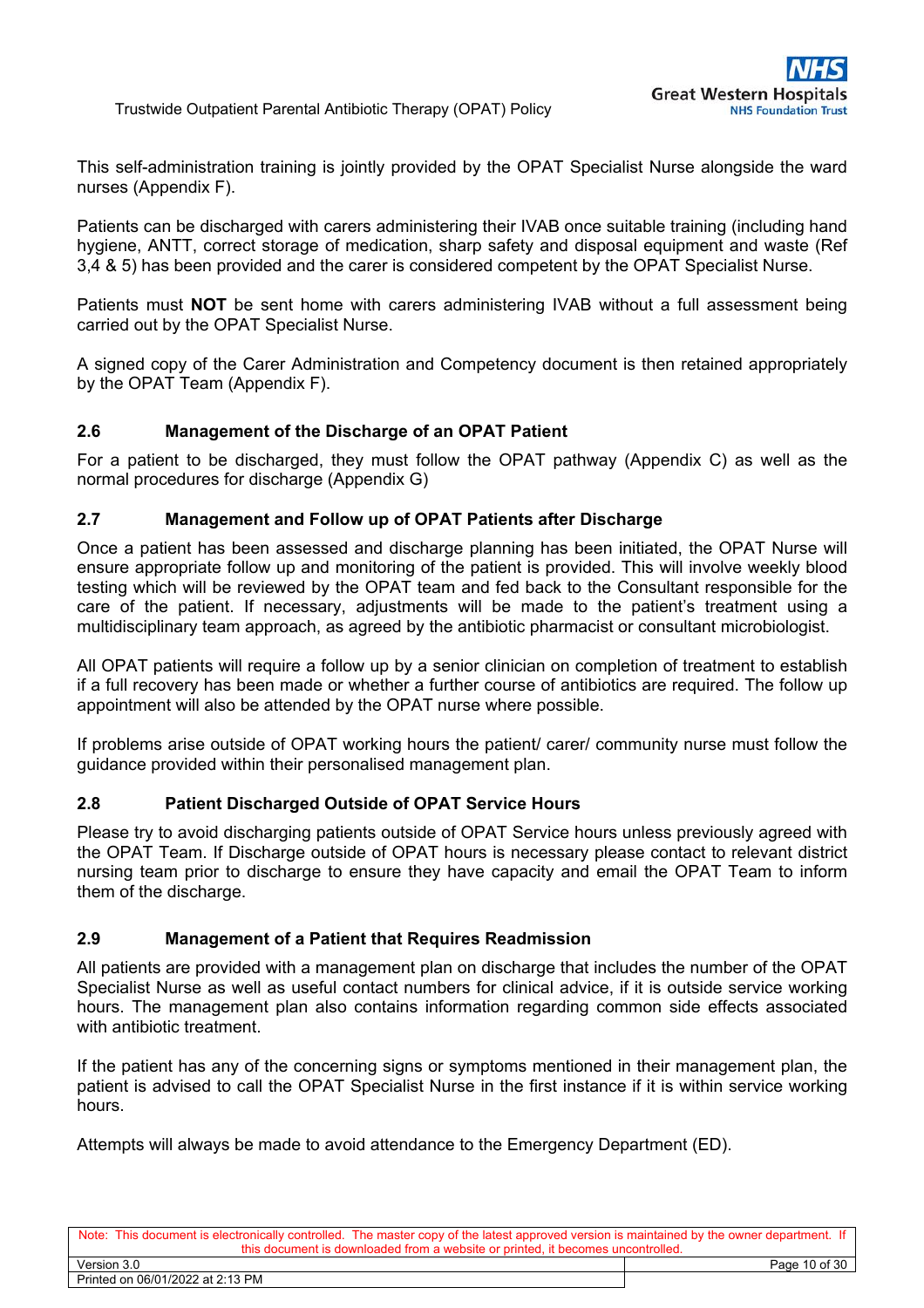

### **2.9.1 Orthopaedic Patients**

If a review is required by the Consultant Team a clinical appointment via the Fracture Clinic will be arranged or if unavailable, attendance to the Surgical Assessment Unit for review by the On Call Orthopaedic Senior House Officer (SHO) will be arranged.

## **2.9.2 Podiatry Patients**

If a review is required by the Consultant Team a clinic appointment via the fracture clinic/foot attack clinic will be arranged or if unavailable attendance to the Surgical Assessment Unit for review by the Podiatry Team (contactable on bleep 2614)/On Call SHO will be arranged by the OPAT Nurse.

## **2.9.3 All Other Specialities (Medical Patients)**

If review is required by the Consultant Team attendance to the Ambulatory Care Unit will be arranged for a review by the relevant Medical Team.

If the Consultant Team/Microbiologist/Antibiotic Pharmacist/OPAT Nurse feels that the patient is becoming rapidly unwell and requires a more urgent review they will be advised to attend ED.

Note: This document is electronically controlled. The master copy of the latest approved version is maintained by the owner department. If this document is downloaded from a website or printed, it becomes uncontrolled.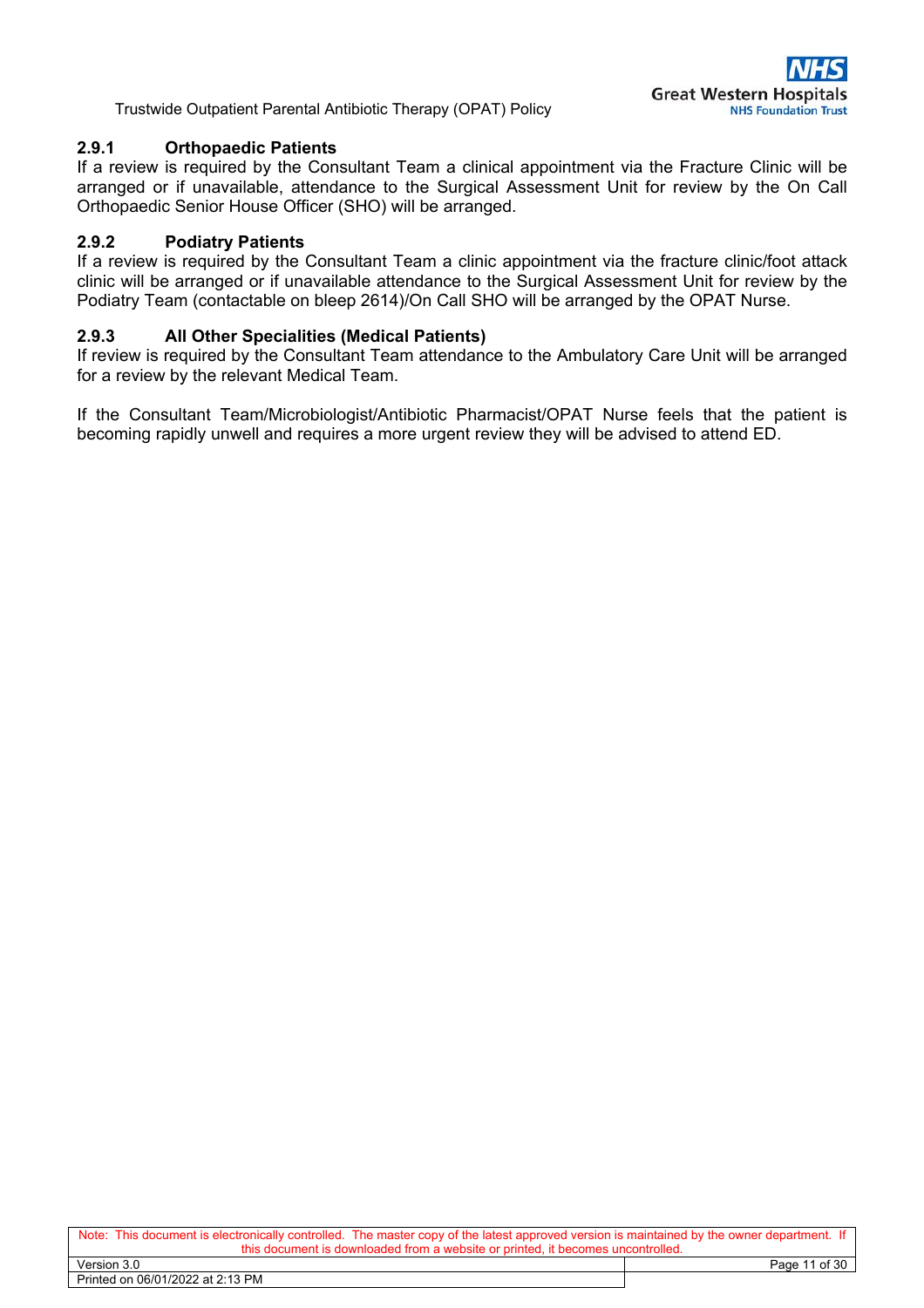# **3 Monitoring Compliance and Effectiveness of Implementation**

The arrangements for monitoring compliance are outlined in the table below: -

| <b>Measurable</b><br>policy<br>objectives                                                                                                                                                            | <b>Monitoring</b><br>or audit<br>method                                                                                      | <b>Monitoring</b><br>responsibility<br>(individual,<br>group or<br>committee) | <b>Frequency</b><br><b>of</b><br>monitoring | <b>Reporting</b><br>arrangements<br>(committee or<br>group the<br>monitoring<br>results is<br>presented to) | <b>What</b><br>action will<br>be taken if<br>gaps are<br>identified |
|------------------------------------------------------------------------------------------------------------------------------------------------------------------------------------------------------|------------------------------------------------------------------------------------------------------------------------------|-------------------------------------------------------------------------------|---------------------------------------------|-------------------------------------------------------------------------------------------------------------|---------------------------------------------------------------------|
| 90 per cent<br>(%) of patients<br>(referred to<br>the OPAT<br>Service who<br>are medically<br>fit for<br>discharge), go<br>home on IV<br>antibiotics<br>instead of a<br>prolonged<br>inpatient stay. | Patient<br>Records-<br>referrals made<br>to the OPAT<br>Service                                                              | <b>OPAT Specialist</b><br><b>Nurse</b>                                        | Every six<br>months (re-<br>audit)          | Antibiotic<br><b>Working Group</b>                                                                          | Service<br>Improvement                                              |
| 100% of<br>patients<br>receive<br>personalised<br>management<br>plan (given to<br>patient to<br>prevent re-<br>admission)                                                                            | Suitable OPAT<br>Management<br>plans provided<br>to all OPAT<br><b>Patients</b><br>Friends and<br>Family,<br>questionnaires. | <b>OPAT Specialist</b><br><b>Nurse</b>                                        | Every six<br>months (re-<br>audit)          | Antibiotic<br><b>Working Group</b>                                                                          | Service<br>Improvement                                              |
| Readmission<br>Rate to be<br>less than 10%<br>of the total<br>patients<br>discharged.                                                                                                                | The patient<br>records of<br>every patient<br>receiving<br><b>OPAT</b>                                                       | <b>OPAT Specialist</b><br><b>Nurse</b>                                        | Every six<br>months (re-<br>audit)          | Antibiotic<br><b>Working Group</b>                                                                          | Service<br>Improvement                                              |

# **4 Duties and Responsibilities of Individuals and Groups**

## **4.1 Chief Executive**

The Chief Executive is ultimately responsible for the implementation of this document.

#### **4.2 Ward Managers, Matrons and Managers for Non Clinical Services**

All Ward Managers, Matrons and Managers for Non Clinical Services must ensure that employees within their area are aware of this document; able to implement the document and that any superseded documents are destroyed.

| Note: This document is electronically controlled. The master copy of the latest approved version is maintained by the owner department. If |  |  |
|--------------------------------------------------------------------------------------------------------------------------------------------|--|--|
| this document is downloaded from a website or printed, it becomes uncontrolled.                                                            |  |  |
| Version 3.0<br>Page 12 of 30                                                                                                               |  |  |
| Printed on 06/01/2022 at 2:13 PM                                                                                                           |  |  |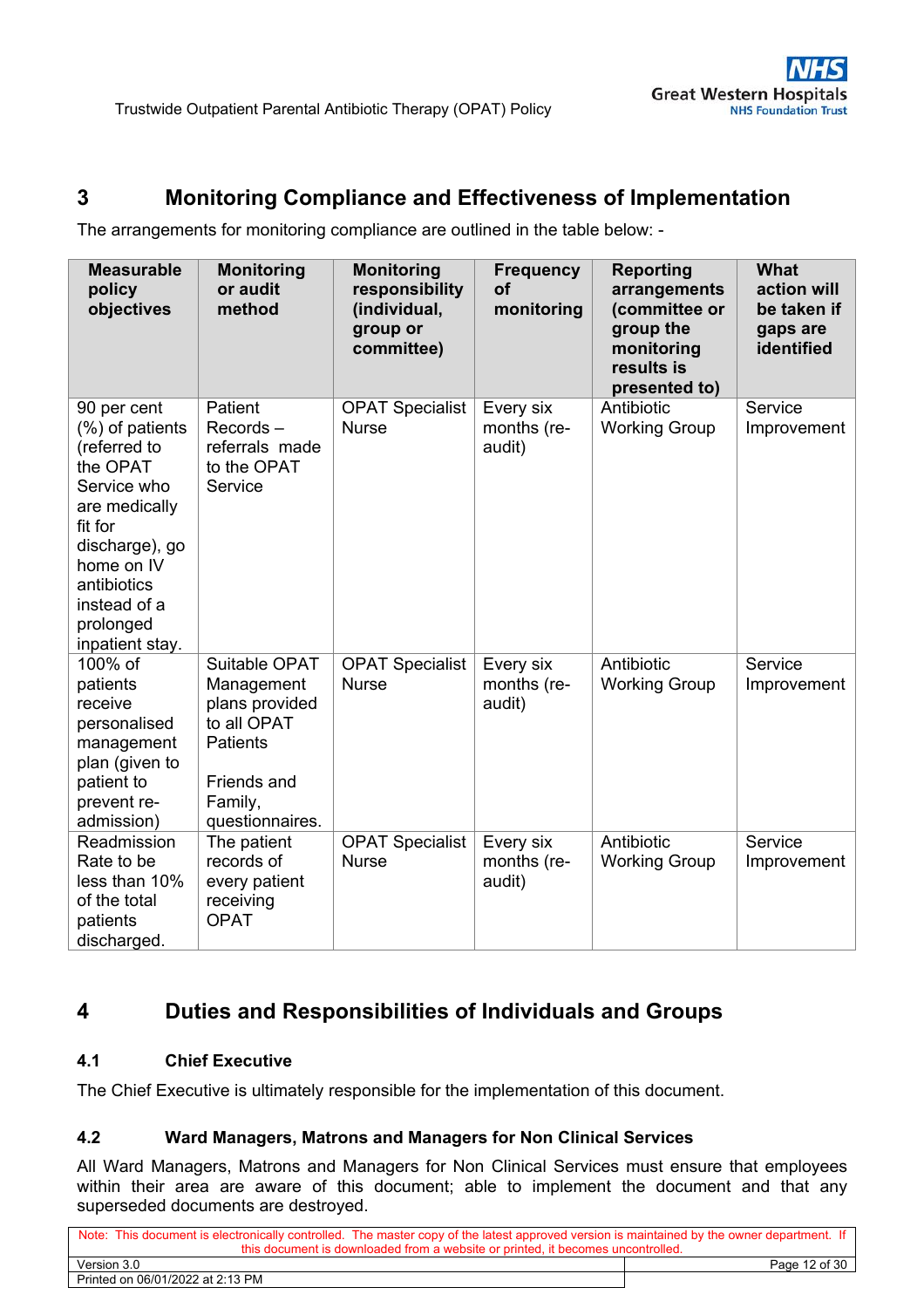## **4.3 Document Author and Document Implementation Lead**

The document Author and the document Implementation Lead are responsible for identifying the need for a change in this document as a result of becoming aware of changes in practice, changes to statutory requirements, revised professional or clinical standards and local/national directives, and resubmitting the document for approval and republication if changes are required.

## **4.4 Patient's Consultant and Clinical Team**

The patient's consultant and clinical team remain responsible for:

- On-going care of the patient whilst in hospital.
- Assessment for discharge and continuing care after discharge.
- Referrals to the OPAT Specialist Nurse.
- Monitoring and follow up of clinical progression and outcome.

## **4.5 OPAT Specialist Nurse**

The OPAT Specialist Nurse is responsible for:

- Supporting the Trusts referring clinician, microbiologist and antibiotic pharmacist in assessing the suitability of patients for OPAT and their treatments.
- Liaising with the PICC team with regards to the insertion, on-going care and removal of venous access devices.
- Ensuring patient/carers are competent to self-administer and are deemed appropriate to do so.
- Supporting the ward staff with the training of patients wishing to self-administer
- Ensuring safe procedures and all necessary documentation is in place for administration of IVAB in the community and liaise with district nurses where necessary to ensure safe administration.
- Completing individual patient management plans and ensuring copies are provided to the patient and community nurses.
- Providing a contact for patients receiving OPAT and community nurses, arranging any necessary follow up for patients as required.
- Attending follow up appointments of OPAT patients and arranging any continuing treatment deemed necessary by clinicians as required.
- Providing training for community nurses relating to IV Administration and the OPAT Service within the Community.

## **4.6 Discharging Team/Ward Employees**

The discharging team is responsible for:

- Ensuring a patient has been clinically assessed as safe for discharge and documenting this in medical notes if requiring OPAT and that a referral to the OPAT specialist nurse has been made in a timely manner.
- Assisting if required, with the training of self-administration/carer administration of antibiotics following the OPAT guidance for self or carer administration if they feel confident and competent to do so
- Provide the patient with a minimum of 14 days of consumables (as per Service Level Agreement with the CCG). If a patient is being discharged self-administering they will require full amount of consumables.

Note: This document is electronically controlled. The master copy of the latest approved version is maintained by the owner department. If this document is downloaded from a website or printed, it becomes uncontrolled.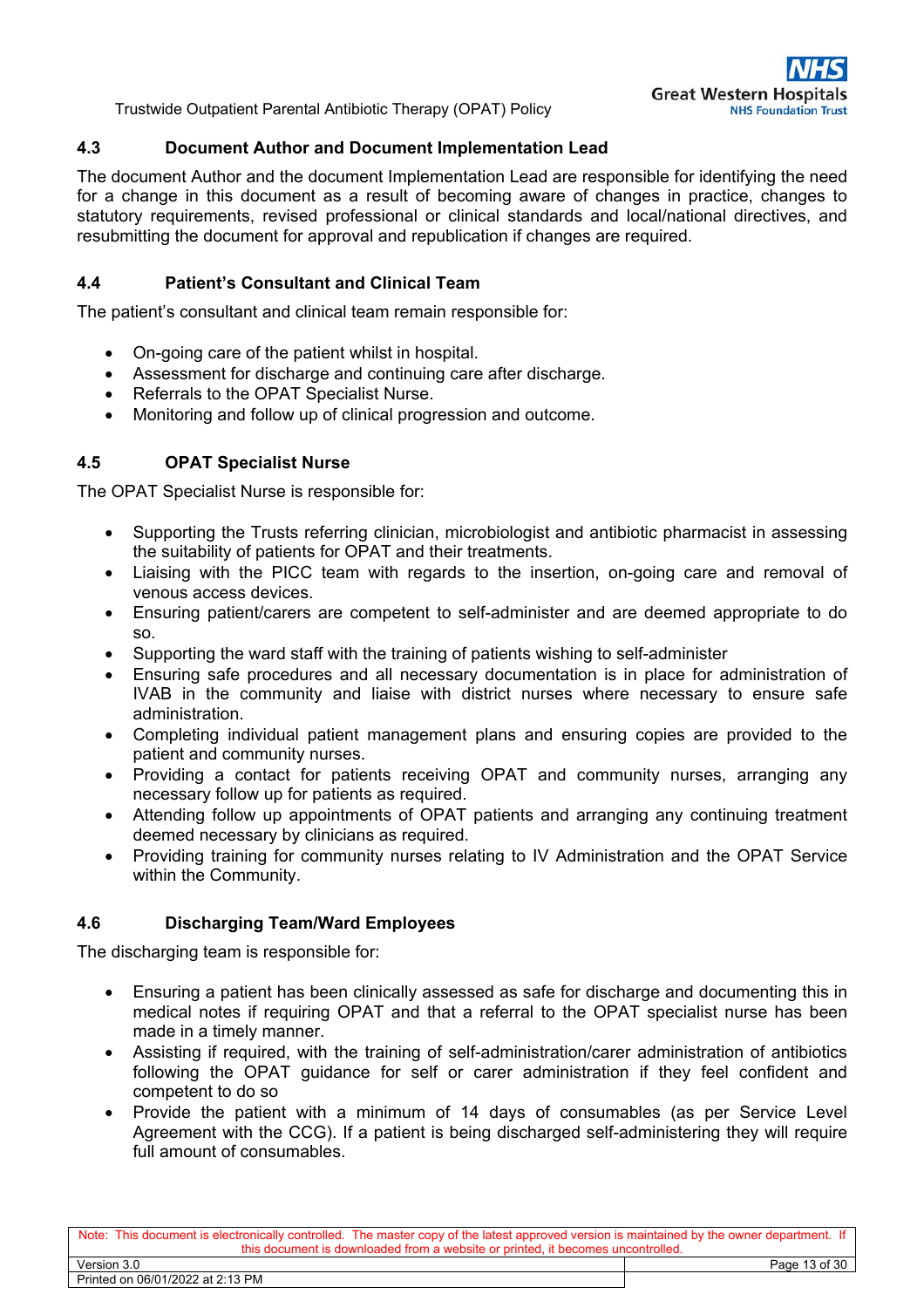

## **4.7 Pharmacy Department when handling OPAT EDS**

All pharmacy employees need to refer to the OPAT Standard Operating procedures (SOP's). These can be found on the Trust T drive and refer to the dispensing of TTA's for patients requiring OPAT on discharge.

## **4.8 Community Nursing Team**

The Community Nursing Team is responsible for:

- Ensuring patients receive antibiotics as prescribed regularly each day
- Documenting all doses given, any missed doses and timing of any therapeutic drug level taken until the planned completion date
- Reporting any problems/deterioration of the patient to the OPAT Specialist Nurse.

# **5 Further Reading, Consultation and Glossary**

## **5.1 References, Further Reading and Links to Other Policies**

The following is a list of other policies, procedural documents or guidance documents (internal or external) which employees should refer to for further details:

| Ref. No.       | <b>Document Title</b>                                                                                                                       | <b>Document Location</b>                                               |
|----------------|---------------------------------------------------------------------------------------------------------------------------------------------|------------------------------------------------------------------------|
| 1              | <b>Trust Antimicrobial Prescribing Policy</b>                                                                                               | T:\Trust-wide Documents                                                |
| 2              | Good<br>practice<br>recommendations<br>outpatient parenteral antimicrobial therapy<br>(OPAT) in adults in the UK: a consensus<br>statement. | for http://e-opat.com/                                                 |
| 3              | Hand Hygiene and Skin Care Policy (including T:\Trust-wide Documents\ Infection<br>scrubbing gowning and gloving)                           | prevention & control                                                   |
| $\overline{4}$ | ANTT Procedure for any Invasive Clinical T:\Trust-wide Documents\ Infection<br>Practice                                                     | prevention & control                                                   |
| 5              | Safe Handling & Disposal of Sharps Policy                                                                                                   | T:\Trust-wide Documents\ Infection<br>prevention & control             |
| 6              | British Society of Antimicrobial Chemotherapy<br>Good Practice Recommendations (GPR) for<br><b>OPAT (2019)</b>                              | bsac.org.uk                                                            |
| $\overline{7}$ | The Royal Marsden manual of Clinical http://www.rmmonline.co.uk<br>Procedures - Vascular Access<br>Devices:<br>insertion and management     |                                                                        |
| 8              | <b>OPAT Referral Form</b>                                                                                                                   | http://intranet/                                                       |
| 9              | <b>British</b><br>Society<br>for<br>Chemotherapy                                                                                            | Antimicrobial https://academic.oup.com/jac/article/67/2/26<br>9/701537 |

Note: This document is electronically controlled. The master copy of the latest approved version is maintained by the owner department. If this document is downloaded from a website or printed, it becomes uncontrolled. Version 3.0 Page 14 of 30 Printed on 06/01/2022 at 2:13 PM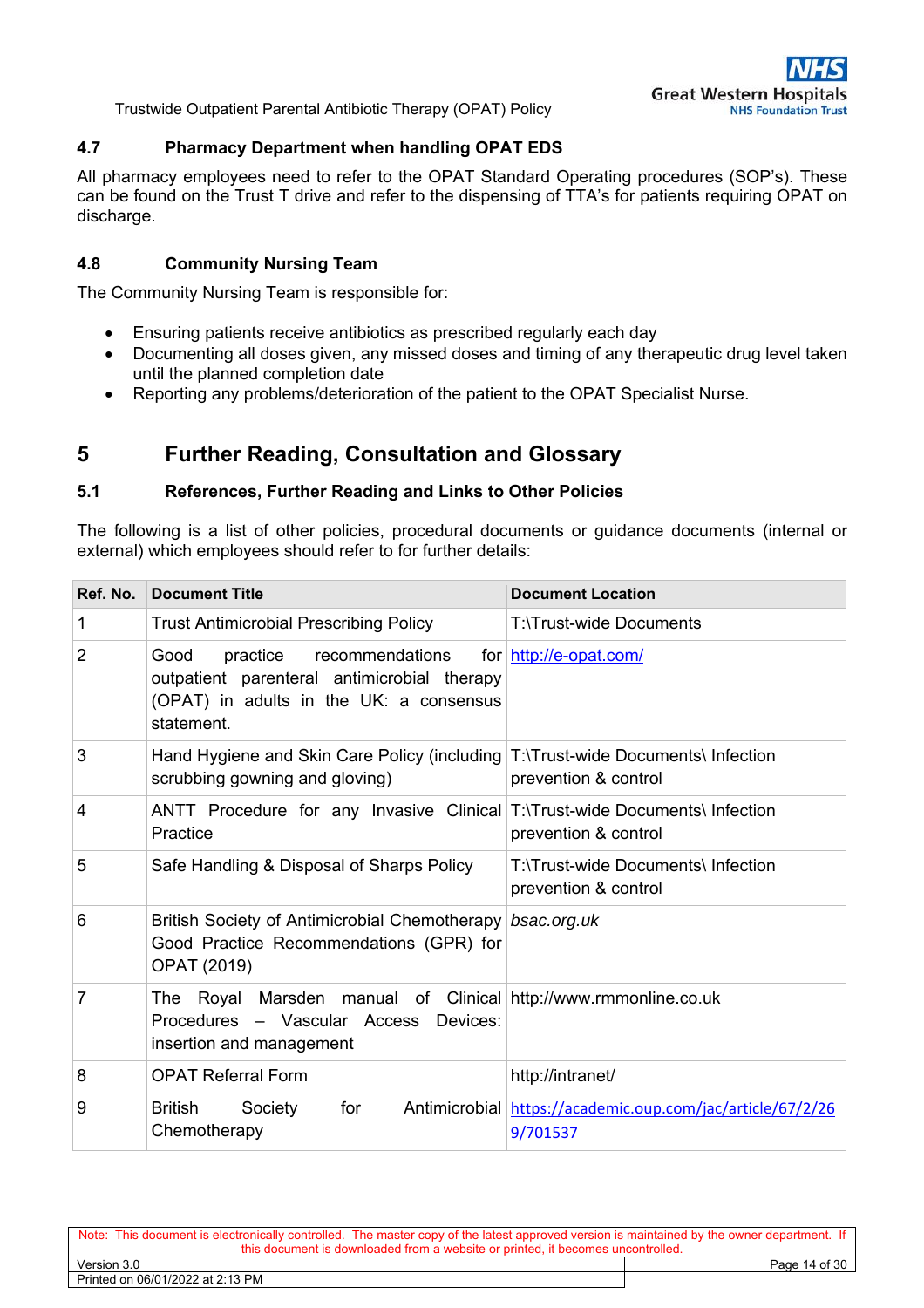| Ref. No. | <b>Document Title</b>                                                                                                                                     | <b>Document Location</b>                                                                                                                                                                      |
|----------|-----------------------------------------------------------------------------------------------------------------------------------------------------------|-----------------------------------------------------------------------------------------------------------------------------------------------------------------------------------------------|
| 10       | Patient Selection Criteria and Management<br><b>Guidelines for Outpatient Parenteral</b><br>Antibiotic Therapy for Native Valve Infective<br>Endocarditis | file:///T:/Pathology/Microbiology/Microbiolog<br>y%20Consultants/Endocarditis%20Database/Pa<br>tient%20Selection%20Criteria%20and%20Man<br>agement.pdf                                        |
| 11       | Risk factors for failure of outpatient<br>parenteral antibiotic therapy (OPAT) in<br>infective endocarditis                                               | file:///T:/Pathology/Microbiology/Microbiolog<br>y%20Consultants/Endocarditis%20Database/Ri<br>sk%20factors%20for%20failure%20of%20outpa<br>tient%20parenteral%20antibiotic%20therapy.p<br>df |

## **5.2 Consultation Process**

The following is a list of consultees in formulating this document and the date that they approved the document:

| <b>Job Title / Department</b>                   | Date Consultee Agreed<br><b>Document Contents</b> |
|-------------------------------------------------|---------------------------------------------------|
| Infection Prevention & Control Specialist Nurse | 30/09/2019                                        |
| <b>Consultant Microbiologist</b>                | 03/10/2019                                        |
| Director of Pharmacy                            | 17/10/2019                                        |
| <b>Clinical Pharmacy Manager</b>                | 17/10/2019                                        |
| Antibiotic Pharmacist                           | 17/10/2019                                        |
| <b>Nurse Practitioner PICC Service</b>          | 17/10/2019                                        |
| <b>Respiratory Nurse Specialist</b>             | 02/10/2019                                        |
| Community Intravenous Therapy Team (CIVT)       | 17/10/2019                                        |

# **6 Equality Impact Assessment**

An Equality Impact Assessment (EIA) has been completed for this document and can be found at Appendix A.

Note: This document is electronically controlled. The master copy of the latest approved version is maintained by the owner department. If this document is downloaded from a website or printed, it becomes uncontrolled.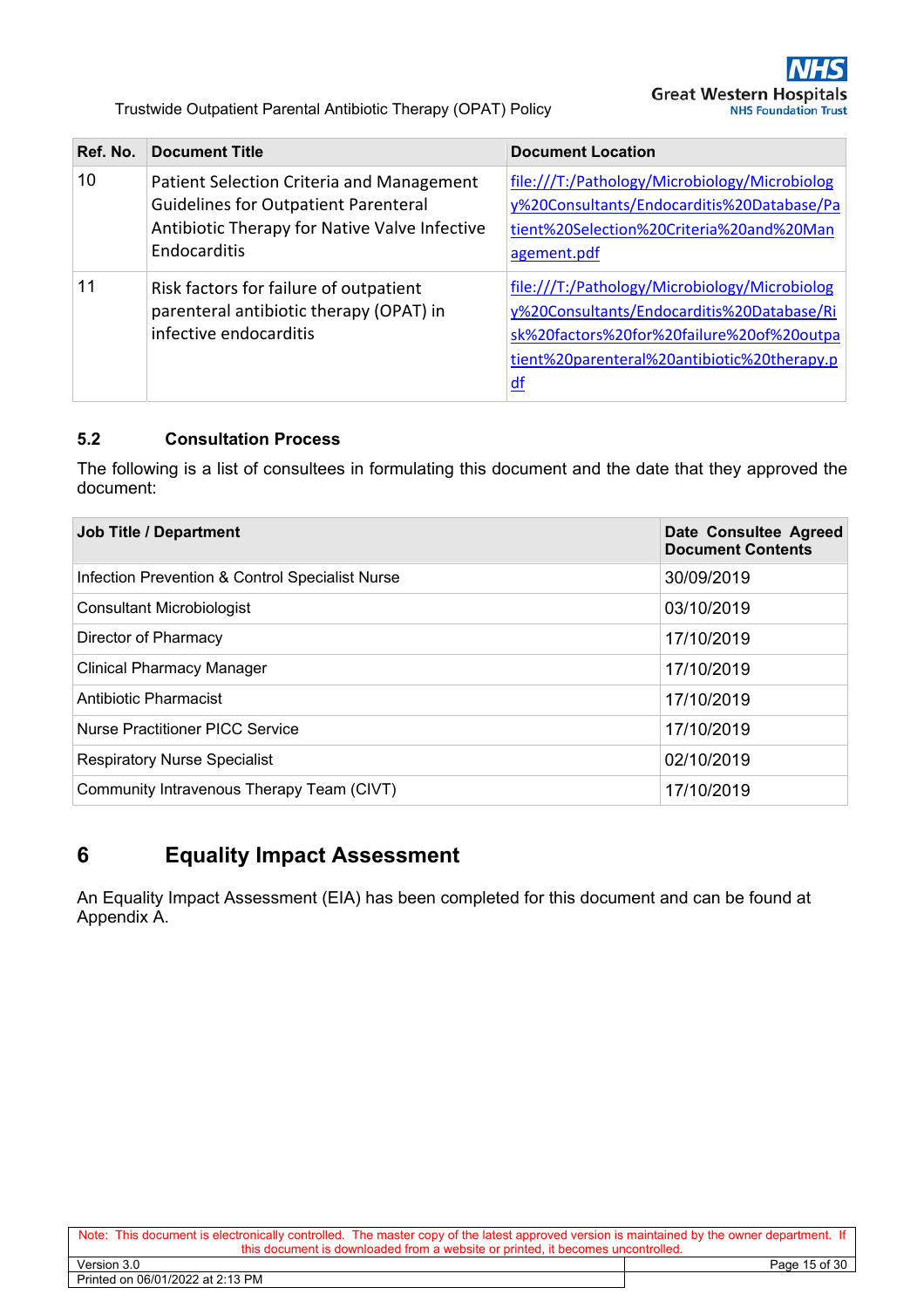# **Appendix A - STAGE 1: Initial Screening For Equality Impact Assessment**

|                | At this stage, the following questions need to be considered:                                                                                                                                                                                                                                                                                                                          |           |
|----------------|----------------------------------------------------------------------------------------------------------------------------------------------------------------------------------------------------------------------------------------------------------------------------------------------------------------------------------------------------------------------------------------|-----------|
| $\overline{1}$ | What is the name of the policy, strategy or project?<br>Trustwide outpatient parenteral antibiotic therapy policy                                                                                                                                                                                                                                                                      |           |
| 2.             | Briefly describe the aim of the policy, strategy, and project. What needs or duty is it<br>designed to meet?<br>This policy sets out the standards for the management of patients receiving<br>Outpatient Parenteral Antibiotic Therapy (OPAT). Aimed at all staff caring for patients<br>who require OPAT. Provides advice on referrals, suitable patients, and typical<br>therapies. |           |
| 3.             | Is there any evidence or reason to believe that the<br>policy, strategy or project could have an adverse or<br>negative impact on any of the nine protected<br>characteristics (as per Appendix A)?                                                                                                                                                                                    | <b>No</b> |
| 4.             | Is there evidence or other reason to believe that<br>anyone with one or more of the nine protected<br>characteristics have different needs and experiences<br>that this policy is likely to assist i.e. there might be a<br>relative adverse effect on other groups?                                                                                                                   | <b>No</b> |
| 5.             | Has prior consultation taken place with organisations<br>or groups of persons with one or more of the nine<br>protected characteristics of which has indicated a pre-<br>existing problem which this policy, strategy, service<br>redesign or project is likely to address?                                                                                                            | <b>No</b> |

| Signed by the manager undertaking the | SLWoodard                |
|---------------------------------------|--------------------------|
| assessment                            |                          |
| Date completed                        | 30/9/19                  |
| Job Title                             | Antimicrobial pharmacist |

**On completion of Stage 1 required if you have answered YES to one or more of questions 3, 4 and 5 above you need to complete a STAGE 2 - Full Equality Impact Assessment** 

|                                                                                 | Note: This document is electronically controlled. The master copy of the latest approved version is maintained by the owner department. If |  |  |
|---------------------------------------------------------------------------------|--------------------------------------------------------------------------------------------------------------------------------------------|--|--|
| this document is downloaded from a website or printed, it becomes uncontrolled. |                                                                                                                                            |  |  |
| Version 3.0<br>Page 16 of 30                                                    |                                                                                                                                            |  |  |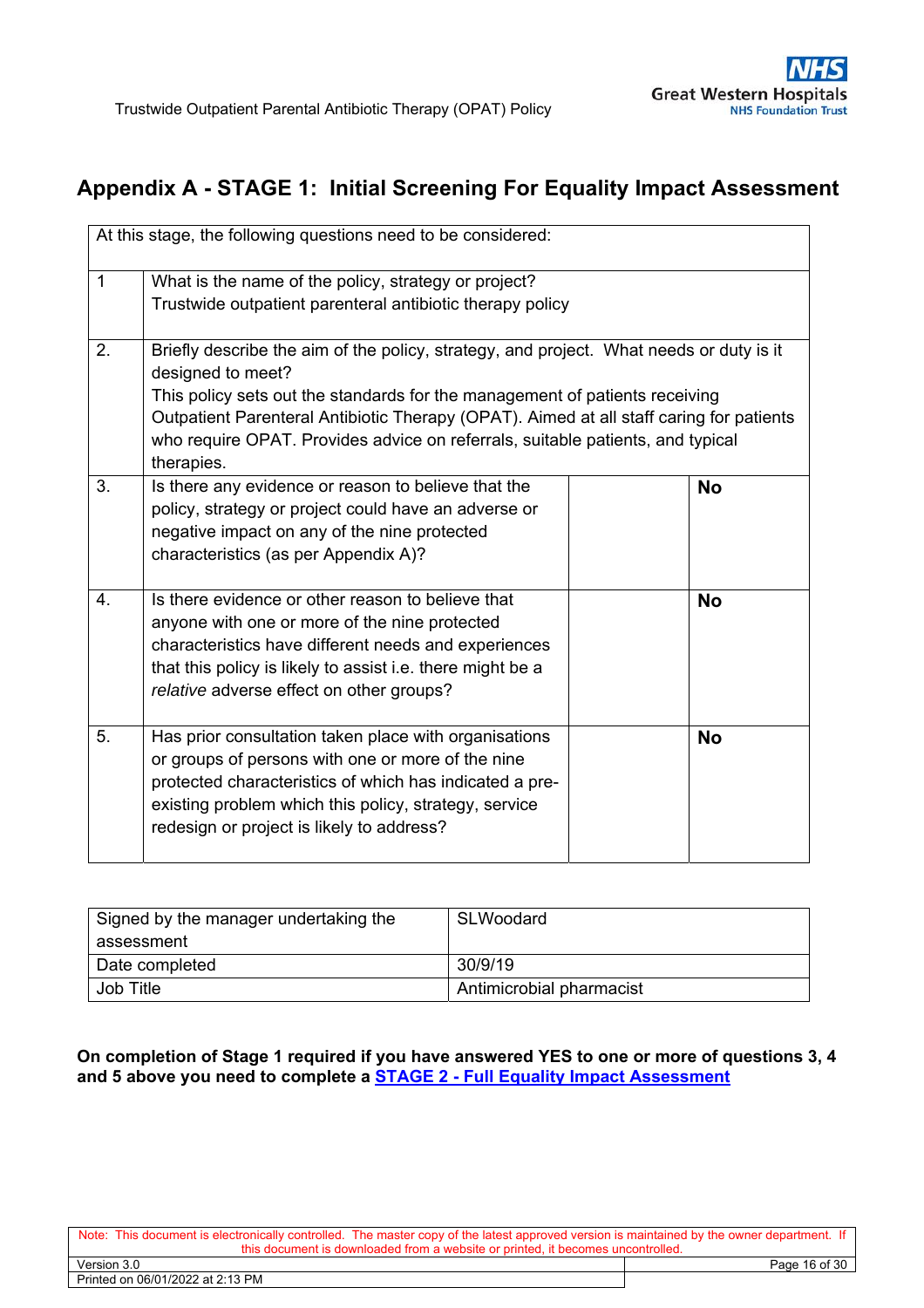

# **Equality Impact Assessment**

#### **Are we Treating Everyone Equally?**

Define the document. What is the document about? What outcomes are expected?

Consider if your document/proposal affects any persons (Patients, Employees, Carers, Visitors, Volunteers and Members) with protected characteristics? Back up your considerations by local or national data, service information, audits, complaints and compliments, Friends & Family Test results, Staff Survey, etc.

If an adverse impact is identified what can be done to change this? Are there any barriers? Focus on outcomes and improvements. Plan and create actions that will mitigate against any identified inequalities.

If the document upon assessment is identified as having a positive impact, how can this be shared to maximise the benefits universally?

| <b>Trust Equality and Diversity Objectives</b> |                                                      |                                                    |                                                 |
|------------------------------------------------|------------------------------------------------------|----------------------------------------------------|-------------------------------------------------|
| <b>Better</b><br>health<br>outcomes<br>for all | <b>Improved</b><br>patient<br>access &<br>experience | <b>Empowered</b><br>engaged &<br>included<br>staff | <b>Inclusive</b><br>leadership<br>at all levels |

## **Our Vision**

Working together with our partners in health and social care, we will deliver accessible, personalised and integrated services for local people whether at home, in the community or in hospital empowering people to lead independent and healthier lives.



| Note: This document is electronically controlled. The master copy of the latest approved version is maintained by the owner department. If |               |  |
|--------------------------------------------------------------------------------------------------------------------------------------------|---------------|--|
| this document is downloaded from a website or printed, it becomes uncontrolled.                                                            |               |  |
| Version 3.0                                                                                                                                | Page 17 of 30 |  |
|                                                                                                                                            |               |  |
| Printed on 06/01/2022 at 2:13 PM                                                                                                           |               |  |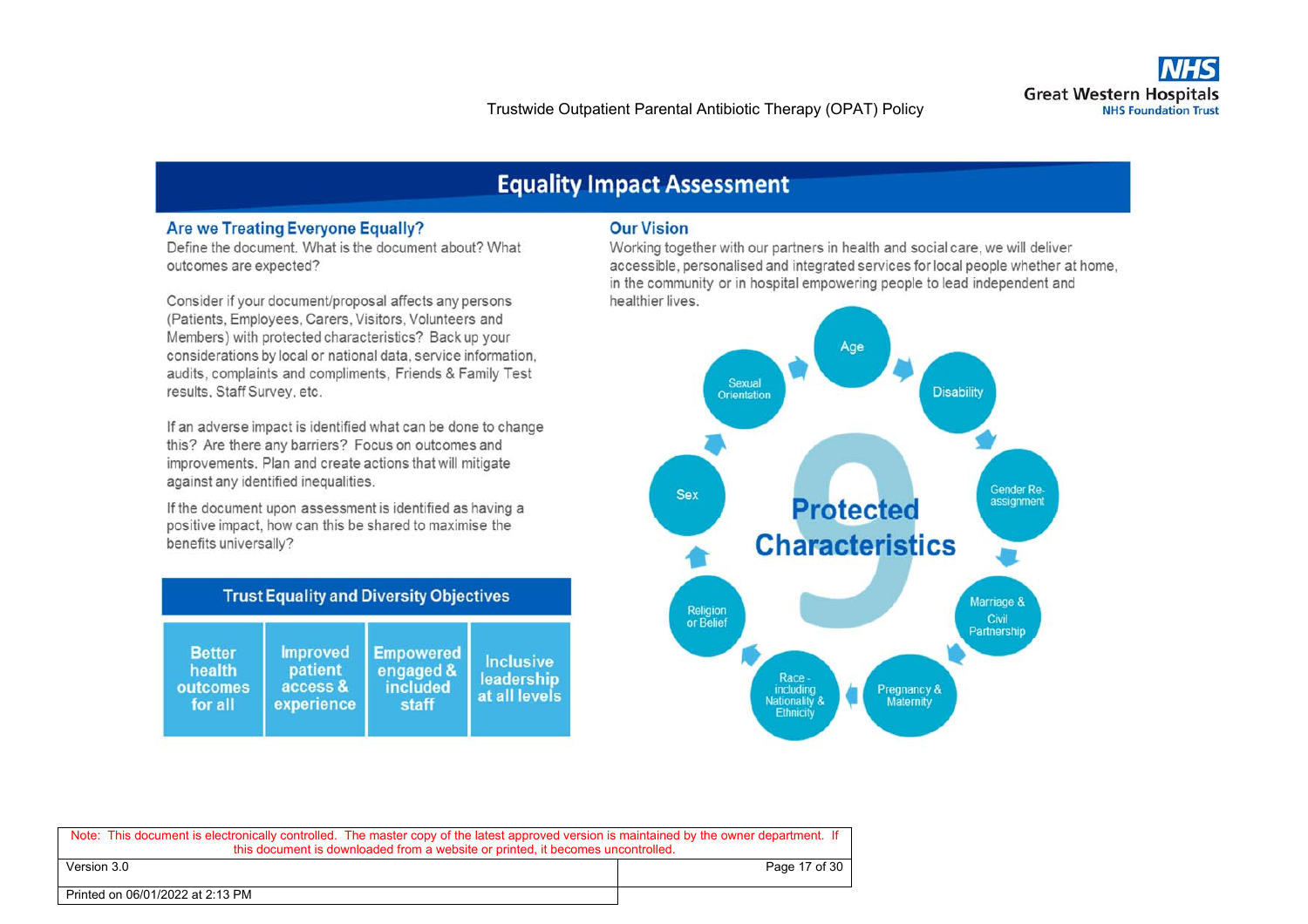# **Appendix B - OPAT Referral Form**

## **Outpatient Parenteral Antibiotic Therapy (OPAT) Referral Form**

Please aim to refer at least 48 hours before discharge. Referrals are accepted Monday- Friday between 08.30 and 16.30. Please try to plan discharges during the working week.

| <b>Referral Details</b>                                                                                                                    |             |                                  |                                                                                                                                         |  |  |  |
|--------------------------------------------------------------------------------------------------------------------------------------------|-------------|----------------------------------|-----------------------------------------------------------------------------------------------------------------------------------------|--|--|--|
| Date & Time of Referral:                                                                                                                   |             | Referred by:                     |                                                                                                                                         |  |  |  |
| Referrer's Designation:                                                                                                                    |             | Tel No:                          |                                                                                                                                         |  |  |  |
| <b>Patient Details</b>                                                                                                                     |             |                                  |                                                                                                                                         |  |  |  |
| Surname                                                                                                                                    |             | Forename (s)                     |                                                                                                                                         |  |  |  |
| <b>Hospital Number:</b>                                                                                                                    |             | Tel No:                          |                                                                                                                                         |  |  |  |
| DOB:                                                                                                                                       |             | Ward:                            |                                                                                                                                         |  |  |  |
| Swindon or Wiltshire Patient:                                                                                                              |             | <b>Estimated Discharge Date:</b> |                                                                                                                                         |  |  |  |
| <b>Treatment Details</b>                                                                                                                   |             |                                  |                                                                                                                                         |  |  |  |
| Consultant:                                                                                                                                | Speciality: |                                  | Allergies:                                                                                                                              |  |  |  |
|                                                                                                                                            |             |                                  |                                                                                                                                         |  |  |  |
| <b>Antibiotic Prescribed:</b>                                                                                                              |             | Dose & Frequency                 |                                                                                                                                         |  |  |  |
| Duration:                                                                                                                                  |             | <b>Start Date:</b>               |                                                                                                                                         |  |  |  |
| PICC/Midline insitu? - If no has it been requested?<br>*** If patient is on Teicoplanin review by the Antibiotic Team is required to check |             |                                  |                                                                                                                                         |  |  |  |
| patient has been correctly loaded and renal function is stable prior to discharge***                                                       |             |                                  |                                                                                                                                         |  |  |  |
| Please send this form to:                                                                                                                  |             |                                  |                                                                                                                                         |  |  |  |
| Email: gwh.opativtherapyteam@nhs.net<br>OPAT Nurse Tel: Ext 5195/Bleep 1108                                                                |             |                                  |                                                                                                                                         |  |  |  |
|                                                                                                                                            |             |                                  | Note: This document is electronically controlled. The master copy of the latest approved version is maintained by the owner department. |  |  |  |

| True. This accumult is clocationally controlled. The master copy of the latest approved version to maintained by the environ application. If<br>this document is downloaded from a website or printed, it becomes uncontrolled. |               |  |  |  |  |
|---------------------------------------------------------------------------------------------------------------------------------------------------------------------------------------------------------------------------------|---------------|--|--|--|--|
| Version 3.0                                                                                                                                                                                                                     | Page 18 of 30 |  |  |  |  |
| Printed on 06/01/2022 at 2:13 PM                                                                                                                                                                                                |               |  |  |  |  |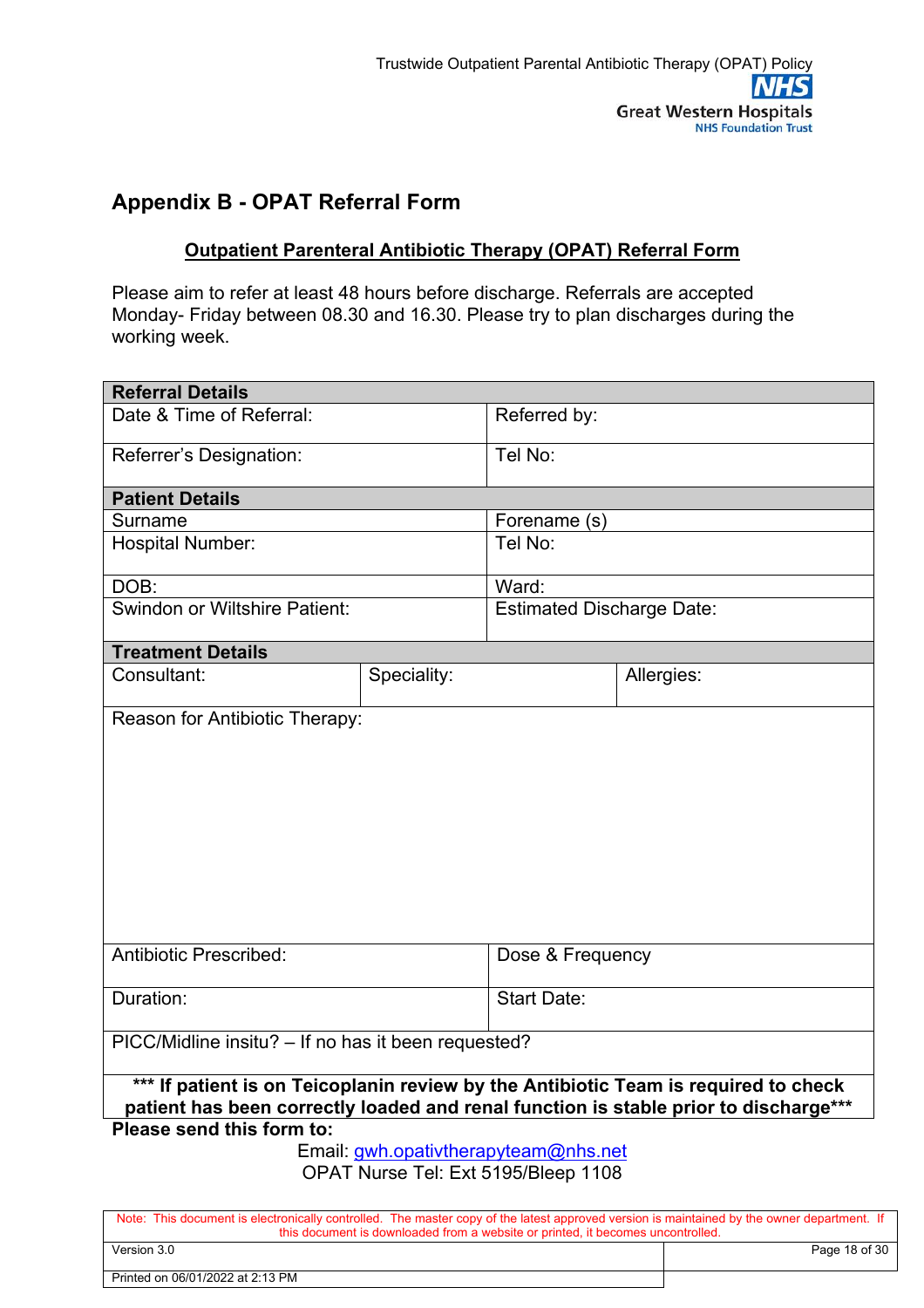# **Appendix C – OPAT Pathway**

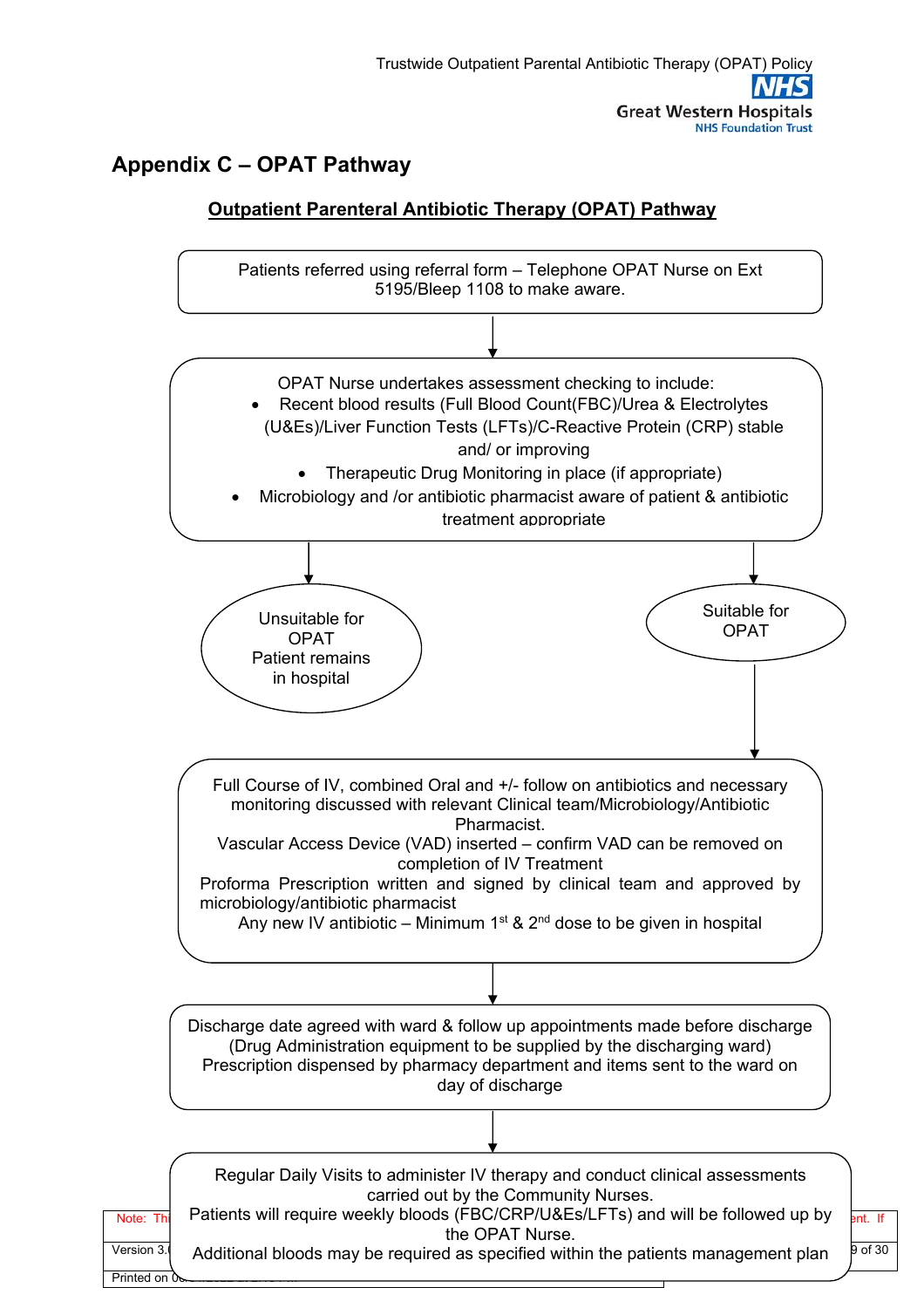# **Appendix D - OPAT Assessment Form**

## **OPAT Assessment Form**

| <b>Contact</b>                        | <b>Patient Contact Number:</b>        |                        |
|---------------------------------------|---------------------------------------|------------------------|
| <b>Details</b>                        |                                       |                        |
| Next of Kin & Contact Number:         |                                       |                        |
|                                       | District Nurse Team & Contact Number: |                        |
| <b>Previous Medical History:</b>      |                                       |                        |
|                                       |                                       |                        |
|                                       |                                       |                        |
|                                       |                                       |                        |
|                                       |                                       |                        |
| <b>Allergies &amp; Sensitivities:</b> |                                       | <b>Patient Weight:</b> |
|                                       |                                       | <b>IP&amp;C:</b>       |

|                                            | <b>Details of Admission/Infection</b>                         |      |              |            |                                                                                 |                                                                                                                                            |               |
|--------------------------------------------|---------------------------------------------------------------|------|--------------|------------|---------------------------------------------------------------------------------|--------------------------------------------------------------------------------------------------------------------------------------------|---------------|
| Consultant:                                |                                                               |      | Ward:        |            |                                                                                 |                                                                                                                                            |               |
| <b>Admission Date:</b>                     |                                                               |      |              |            |                                                                                 |                                                                                                                                            |               |
| Diagnosis:<br><b>Inpatient Procedures:</b> |                                                               |      |              |            |                                                                                 |                                                                                                                                            |               |
|                                            |                                                               |      |              |            |                                                                                 |                                                                                                                                            |               |
|                                            |                                                               |      |              |            |                                                                                 |                                                                                                                                            |               |
|                                            |                                                               |      |              |            |                                                                                 |                                                                                                                                            |               |
|                                            |                                                               |      |              |            |                                                                                 |                                                                                                                                            |               |
| <b>CRP</b>                                 | Bloods at time of referral/Date taken:<br><b>LFTs</b>         | U&Es |              | <b>FBC</b> |                                                                                 |                                                                                                                                            |               |
|                                            |                                                               |      |              |            | Levels                                                                          |                                                                                                                                            |               |
|                                            | Microbiology Results (specimen/results/sensitivities)         |      |              |            |                                                                                 |                                                                                                                                            |               |
|                                            |                                                               |      |              |            |                                                                                 |                                                                                                                                            |               |
|                                            |                                                               |      |              |            |                                                                                 |                                                                                                                                            |               |
|                                            |                                                               |      |              |            |                                                                                 |                                                                                                                                            |               |
|                                            |                                                               |      |              |            |                                                                                 |                                                                                                                                            |               |
|                                            | <b>Antibiotic Treatment History:</b>                          |      |              |            |                                                                                 |                                                                                                                                            |               |
|                                            |                                                               |      |              |            |                                                                                 |                                                                                                                                            |               |
|                                            |                                                               |      |              |            |                                                                                 |                                                                                                                                            |               |
|                                            |                                                               |      |              |            |                                                                                 |                                                                                                                                            |               |
|                                            |                                                               |      |              |            |                                                                                 |                                                                                                                                            |               |
|                                            | Treatment plan (including combined oral therapy/oral switch): |      |              |            |                                                                                 |                                                                                                                                            |               |
|                                            |                                                               |      |              |            |                                                                                 |                                                                                                                                            |               |
|                                            |                                                               |      |              |            |                                                                                 |                                                                                                                                            |               |
|                                            | Confirmed at MDT/With a Microbiold   t                        |      |              |            |                                                                                 | 2 does of ABX given prior                                                                                                                  |               |
| discharge                                  |                                                               |      |              |            |                                                                                 |                                                                                                                                            |               |
|                                            | <b>Vascular Access Device:</b>                                |      |              |            |                                                                                 |                                                                                                                                            |               |
| Date inserted                              |                                                               |      | Type of line |            | Length                                                                          |                                                                                                                                            |               |
|                                            |                                                               |      |              |            |                                                                                 |                                                                                                                                            |               |
|                                            |                                                               |      |              |            |                                                                                 |                                                                                                                                            |               |
|                                            |                                                               |      |              |            |                                                                                 |                                                                                                                                            |               |
|                                            |                                                               |      |              |            |                                                                                 |                                                                                                                                            |               |
|                                            |                                                               |      |              |            | this document is downloaded from a website or printed, it becomes uncontrolled. | Note: This document is electronically controlled. The master copy of the latest approved version is maintained by the owner department. If |               |
| Version 3.0                                |                                                               |      |              |            |                                                                                 |                                                                                                                                            | Page 20 of 30 |
| Printed on 06/01/2022 at 2:13 PM           |                                                               |      |              |            |                                                                                 |                                                                                                                                            |               |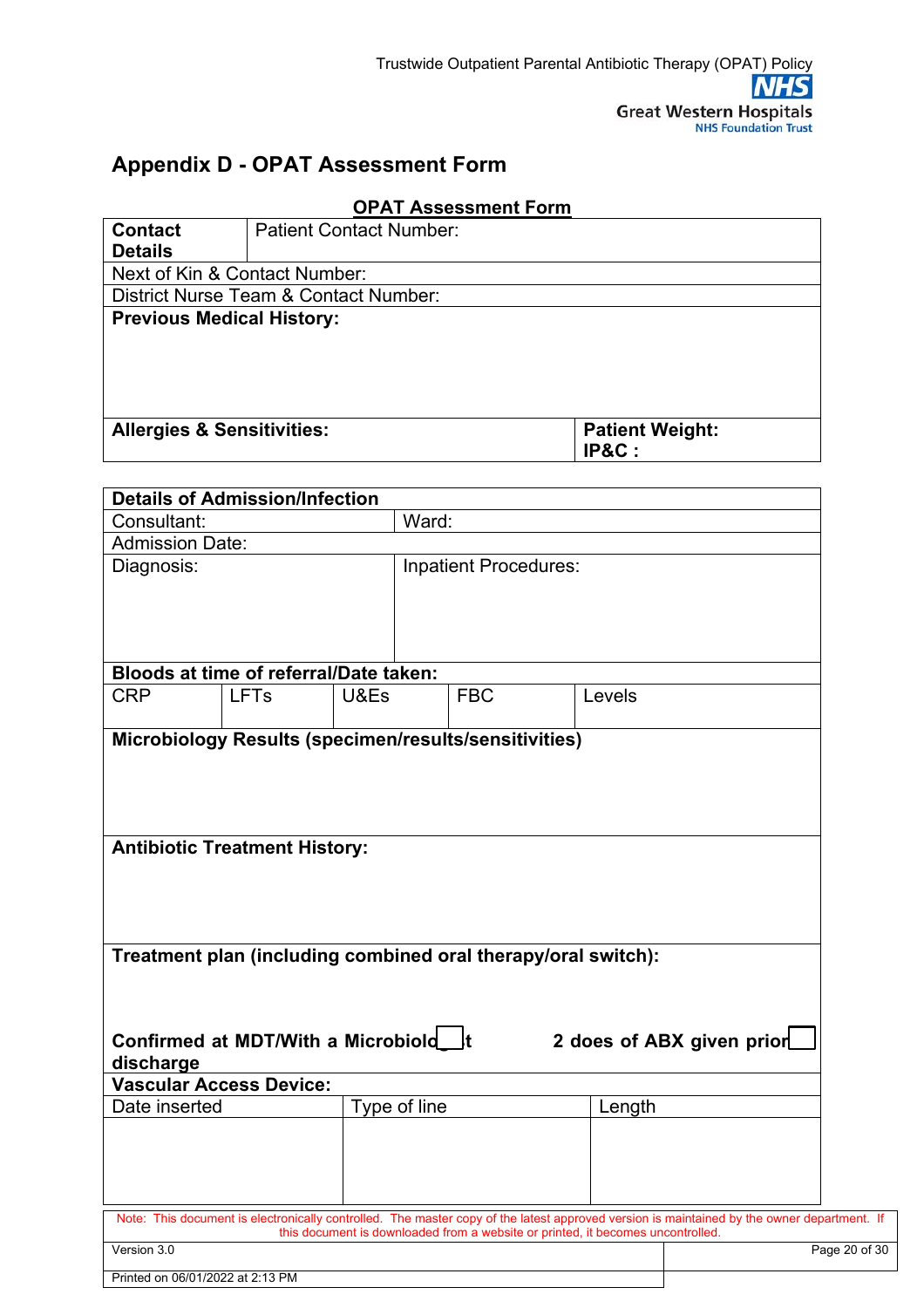| <b>Discharge Planning</b>                 |                                       |                                     |                            |  |  |  |
|-------------------------------------------|---------------------------------------|-------------------------------------|----------------------------|--|--|--|
| <b>District Nurse or Self Administer:</b> |                                       | Date Self Admin Training Completed: |                            |  |  |  |
| Discharge Date                            |                                       | POC required?                       |                            |  |  |  |
|                                           | Community Referral & P2 completed and | <b>EPMA Complete?</b>               |                            |  |  |  |
| sent :                                    |                                       |                                     |                            |  |  |  |
| <b>Amount of Consumables Supplied:</b>    |                                       | <b>Blood Forms given?</b>           |                            |  |  |  |
| <b>Amount of TTAs Supplied:</b>           |                                       | Date further supply required:       |                            |  |  |  |
| <b>Management Plan Given:</b>             |                                       | Documented in PT Notes:             |                            |  |  |  |
| <b>Observations on Discharge:</b>         |                                       |                                     |                            |  |  |  |
| <b>Blood Pressure:</b>                    | <b>Respiratory Rate:</b>              | Temperature:                        | O <sub>2</sub> Saturation: |  |  |  |
|                                           |                                       |                                     |                            |  |  |  |

| On-going monitoring/care                |
|-----------------------------------------|
| <b>Blood Tests &amp; Frequency:</b>     |
| Vascular Access Due to be redressed on: |
| Any wound care required:                |

| <b>Data Collection</b> |        |                |      |                    |                                |                    |  |
|------------------------|--------|----------------|------|--------------------|--------------------------------|--------------------|--|
| Referred By:           |        | Date Referred: |      |                    | <b>Referral Form Received:</b> |                    |  |
|                        |        |                |      |                    |                                |                    |  |
| Assessed by:           |        |                |      | Date of Assessment |                                |                    |  |
| Data Inputting:        |        |                |      |                    |                                |                    |  |
| <b>Patient List</b>    | End    | Of             | vear | Letter on Medway   |                                | <b>Alert Added</b> |  |
|                        | Report |                |      |                    |                                |                    |  |

| Note: This document is electronically controlled. The master copy of the latest approved version is maintained by the owner department. If |               |
|--------------------------------------------------------------------------------------------------------------------------------------------|---------------|
| this document is downloaded from a website or printed, it becomes uncontrolled.                                                            |               |
| Version 3.0                                                                                                                                | Page 21 of 30 |
|                                                                                                                                            |               |
| Printed on 06/01/2022 at 2:13 PM                                                                                                           |               |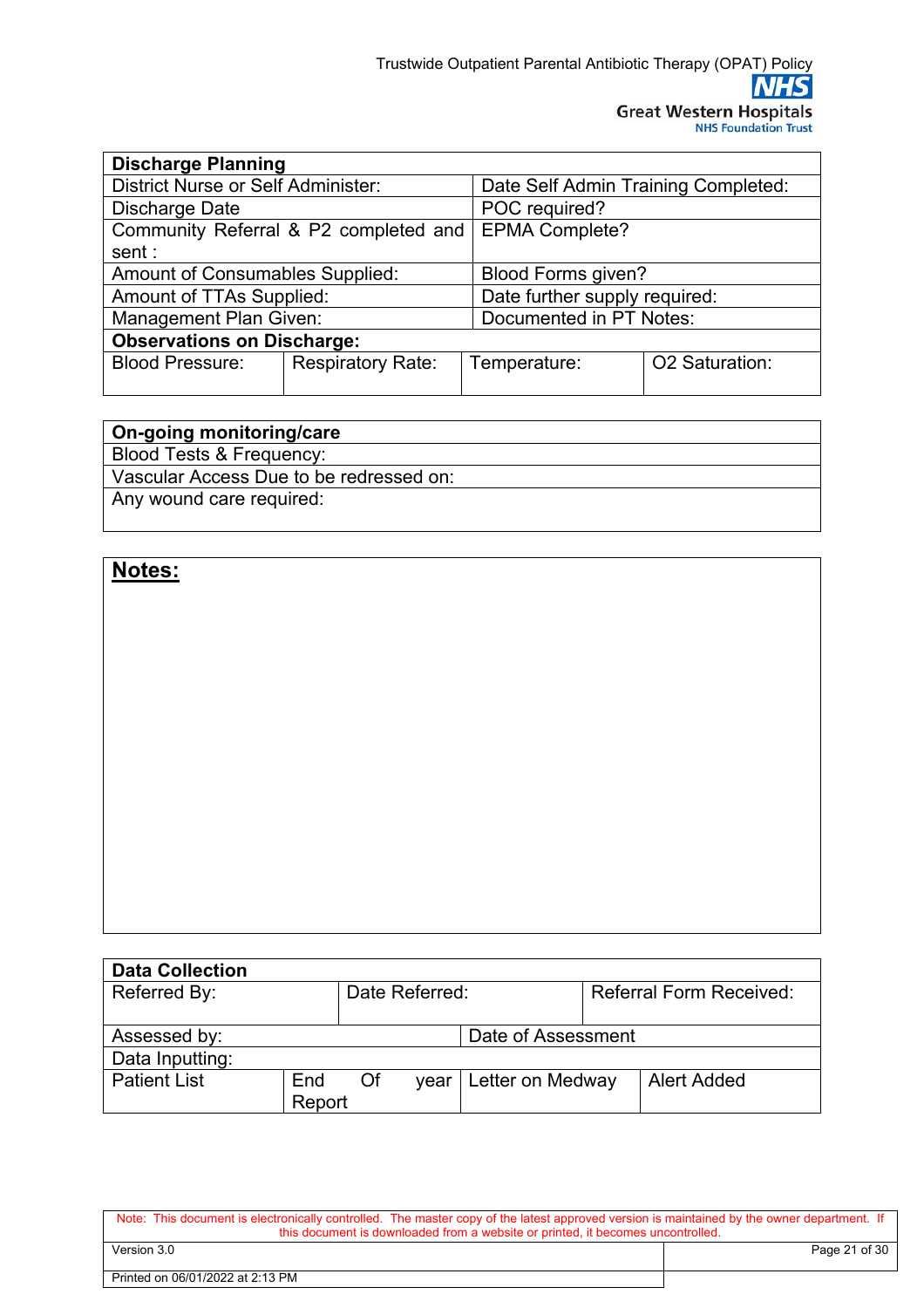# **Appendix E - Criteria for Self Administration**

## **Patient/Carer Criteria for Self Administration**

For a patient to self-administer their own Intravenous medication via the OPAT service the **following criteria need to be met:** 

- The patient/carer must be willing to accept the responsibility for giving the antibiotics
- Patients must have access to a telephone/mobile and have access to transport if needed.
- The patient/carer must receive relevant knowledge, practical instruction and be deemed competent by a member of the OPAT Team in giving the antibiotics (using the 'self-administration assessment form' – part 2)
- The patient must be registered with a local General Practitioner (GP).
- First and second doses of medication must be given in hospital and not at home

## **Exclusion Criteria:**

- Patient/Carer unable to read or write
- Patient/Carer unable to speak English and does not have access to a suitable translation service
- Patient/carer unable to comply with training
- Previous or current history of substance abuse (including alcohol) in the patient
- More than two intravenous medications required
- Patient has no running water and telephone at home

## **Steps in assessment and training for self/carer administration**

- 1. The patient is identified as being a potential candidate for self-administration
- 2. The patient/carer agrees to undergo training and to self/carer administration
- 3. The exclusion criteria is not applicable and the patient is suitable for selfadministration
- 4. The OPAT nurse will assess the medication that the patient will be taking to ensure it has been agreed by Microbiology and is suitable to use via self/carer administration
- 5. The OPAT nurse will assess the potential competency of the patient/carer using the 'self/carer administration assessment form' (Appendix F Part 1)
- 6. Initially the OPAT nurse will demonstrate the administration procedure to the patient/carer
- 7. After initial demonstration by the OPAT nurse the ward staff can supervise the patient/carer with the administration of the Intravenous Medication
- 8. Once the patient/carer has been assessed and deemed as competent to administer, he/she will be asked to sign the self/carer administration record (Appendix F Part 2). This will be filed in the patient's medical notes, with a copy being filed in the OPAT Nurses' notes.
- 9. Patient are referred to community nursing team for weekly visits to review progress, change vascular access device dressing and routine blood tests. This can be undertaken at the patients home or alternatively, at the IV Bay in the Swindon Intermediate Care Centre (SWICC) Building.

| Note: This document is electronically controlled. The master copy of the latest approved version is maintained by the owner department. If |               |
|--------------------------------------------------------------------------------------------------------------------------------------------|---------------|
| this document is downloaded from a website or printed, it becomes uncontrolled.                                                            |               |
| Version 3.0                                                                                                                                | Page 22 of 30 |
|                                                                                                                                            |               |
| Printed on 06/01/2022 at 2:13 PM                                                                                                           |               |
|                                                                                                                                            |               |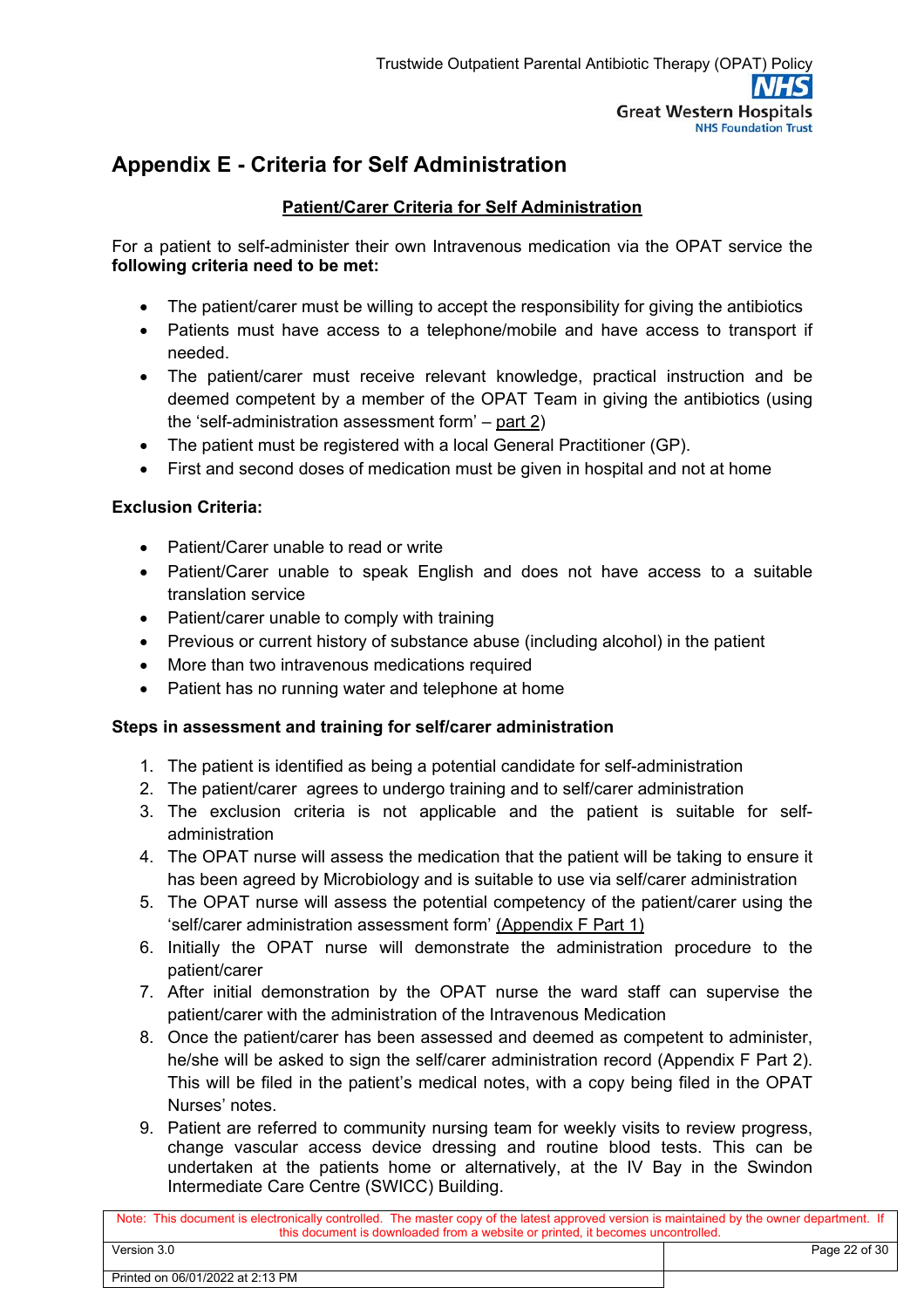- 10. Written instructions regarding hand hygiene, reconstitution, line care, administration and discarding waste will be supplied via a step by step guide
- 11. The OPAT nurse will conduct follow up phone calls during the course of treatment to ensure that the patient/carer are managing well with the self/carer administration process and answer any questions that may arise.

### **Training Sequence**

The self-administration training will progress through the following steps:

- 1. Initial Demonstration (by the OPAT Nurse)
- 2. Full supervision. The OPAT Nurse to teach the patient/carer how to administer intravenous medications and explain their purpose. This will be repeated until the OPAT nurse is confident that the patient/carer has understood all aspects of the administration process
- 3. Close Supervision Ward Staff to watch patient/carer closely in the administration of the intravenous antibiotics
- 4. Assessment by OPAT Nurse OPAT nurse to assess patient/carer administering the intravenous medication
- 5. Full self/carer administration of Intravenous medication Once deemed competent by the OPAT nurse the patient/carer is allowed to administer the intravenous medication without supervision.

N.B – A patient/carer must progress to step 5 before being allowed to self/carer administer the intravenous antibiotics at home.

There is no guarantee that the patient will eventually be deemed competent to selfadminister unsupervised. A patient/carer may withdraw from the self-administration training at any time or the OPAT Nurse may terminate training if there is evidence of an inability of the patient/carer to cope.

#### **Documentation to be given to patient:**

- Step by Step administration guide
- Anaphylaxis and the signs to look for
- Information on how to care for your PICC/Midline (provided by the PICC Team)
- OPAT Management plan

#### **Filed in notes:**

- Self/Carer Administration assessment form (Part 1 and Part 2)

| Note: This document is electronically controlled. The master copy of the latest approved version is maintained by the owner department. If<br>this document is downloaded from a website or printed, it becomes uncontrolled. |               |
|-------------------------------------------------------------------------------------------------------------------------------------------------------------------------------------------------------------------------------|---------------|
| Version 3.0                                                                                                                                                                                                                   | Page 23 of 30 |
| Printed on 06/01/2022 at 2:13 PM                                                                                                                                                                                              |               |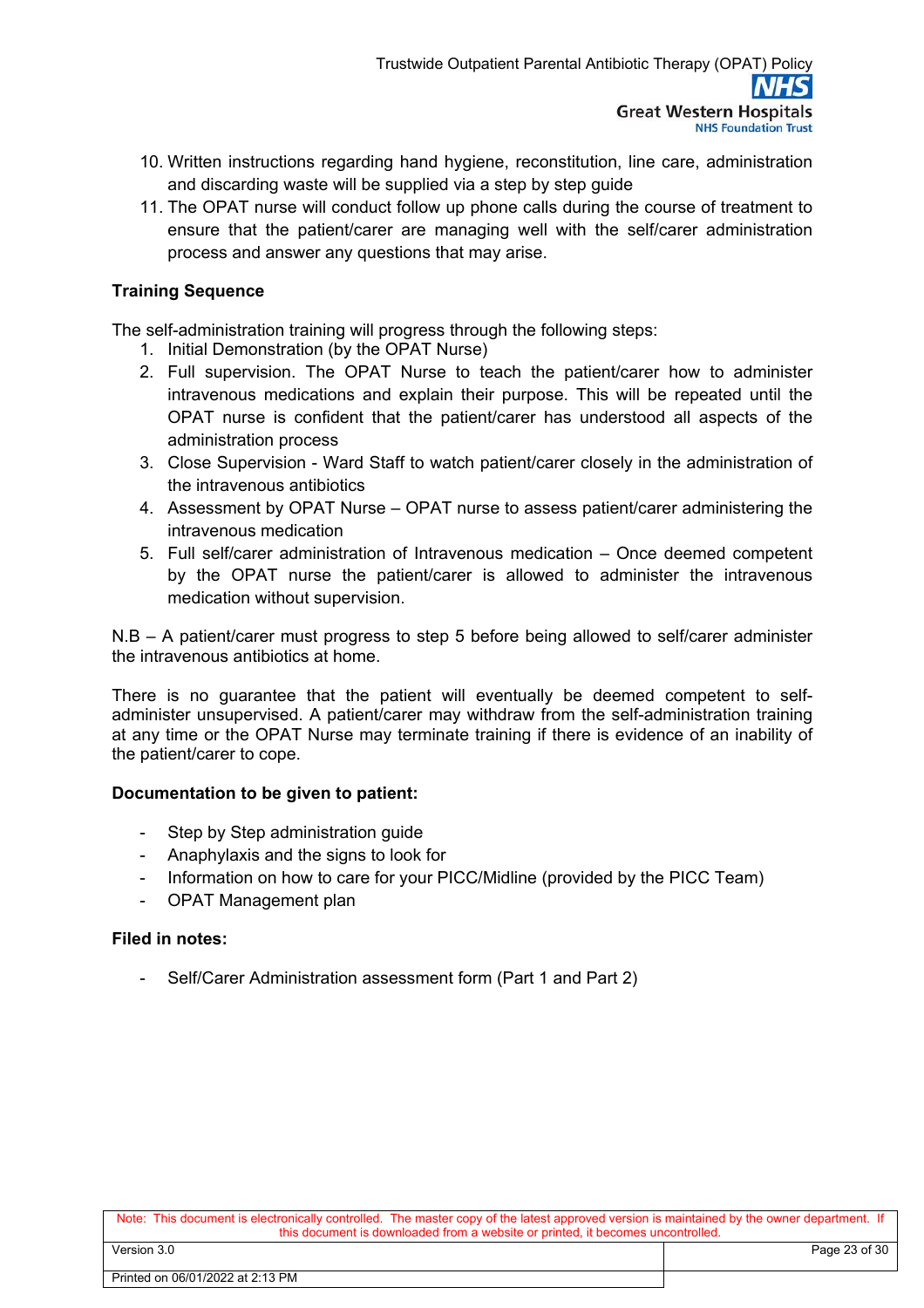## **Appendix F - Self Administration Assessment and Competency Part 1**

## **Patient Initial Self/Carer Administration Assessment Form**

| $\mathbf{1}$   | Is the patient or carer interested in being assessed for self-<br>administration?                                                                     | Yes | No.       |
|----------------|-------------------------------------------------------------------------------------------------------------------------------------------------------|-----|-----------|
| $\overline{2}$ | Can the patient/carer open the containers that the medicines are<br>supplied in?                                                                      | Yes | No        |
| 3              | Does the patient/carer understand?                                                                                                                    |     |           |
|                | (a) The Medicines he/she will be taking or giving?                                                                                                    | Yes | No        |
|                | (b) The dose and times of administration?                                                                                                             | Yes | No.       |
|                | (c) Any side effects which might need to be reported to nursing<br>staff?                                                                             | Yes | <b>No</b> |
| 4              | Can the patient/carer identify and differentiate between the drugs and<br>flushes?                                                                    | Yes | No.       |
| 5              | Does the patient/carer understand the<br>implications of self-<br>administering the medicines?                                                        | Yes | No        |
| $6\phantom{1}$ | Does the patient/ carer understand the prevention of infection by                                                                                     |     |           |
|                | (a) ANTT?                                                                                                                                             | Yes | <b>No</b> |
|                | (b) Hand hygiene?                                                                                                                                     | Yes | No        |
|                | (c) Sharp safety?                                                                                                                                     | Yes | No.       |
|                | (d) Correct storage of medication?                                                                                                                    | Yes | <b>No</b> |
|                | (e) Disposal of sharps/equipment and waste?                                                                                                           | Yes | <b>No</b> |
| $\overline{7}$ | Is the patient/carer willing to take the responsibility to do so?                                                                                     | Yes | No        |
| 8              | the patient/carer understand the<br>importance of<br>Does<br>good<br>PICC/Midline/Hickman line care?                                                  | Yes | No.       |
| 9              | Is the patient/carer aware of what to do if condition worsens/has any<br>concerns?                                                                    | Yes | No        |
| 10             | <b>Conclusion</b><br>Is the patient or carer suitable for performing self-administration?<br>(Answer Yes only if all the previous responses were Yes) | Yes | <b>No</b> |

| Name, signature and<br>designation of assessing<br>nurse | Signature and name of<br>person performing self-<br>administration (designate<br>if patient or carer) | Date of assessment |
|----------------------------------------------------------|-------------------------------------------------------------------------------------------------------|--------------------|
|                                                          |                                                                                                       |                    |

| this document is downloaded from a website or printed, it becomes uncontrolled.<br>Version 3.0 | Note: This document is electronically controlled. The master copy of the latest approved version is maintained by the owner department. If |               |  |
|------------------------------------------------------------------------------------------------|--------------------------------------------------------------------------------------------------------------------------------------------|---------------|--|
|                                                                                                |                                                                                                                                            |               |  |
|                                                                                                |                                                                                                                                            | Page 24 of 30 |  |
|                                                                                                |                                                                                                                                            |               |  |
| Printed on 06/01/2022 at 2:13 PM                                                               |                                                                                                                                            |               |  |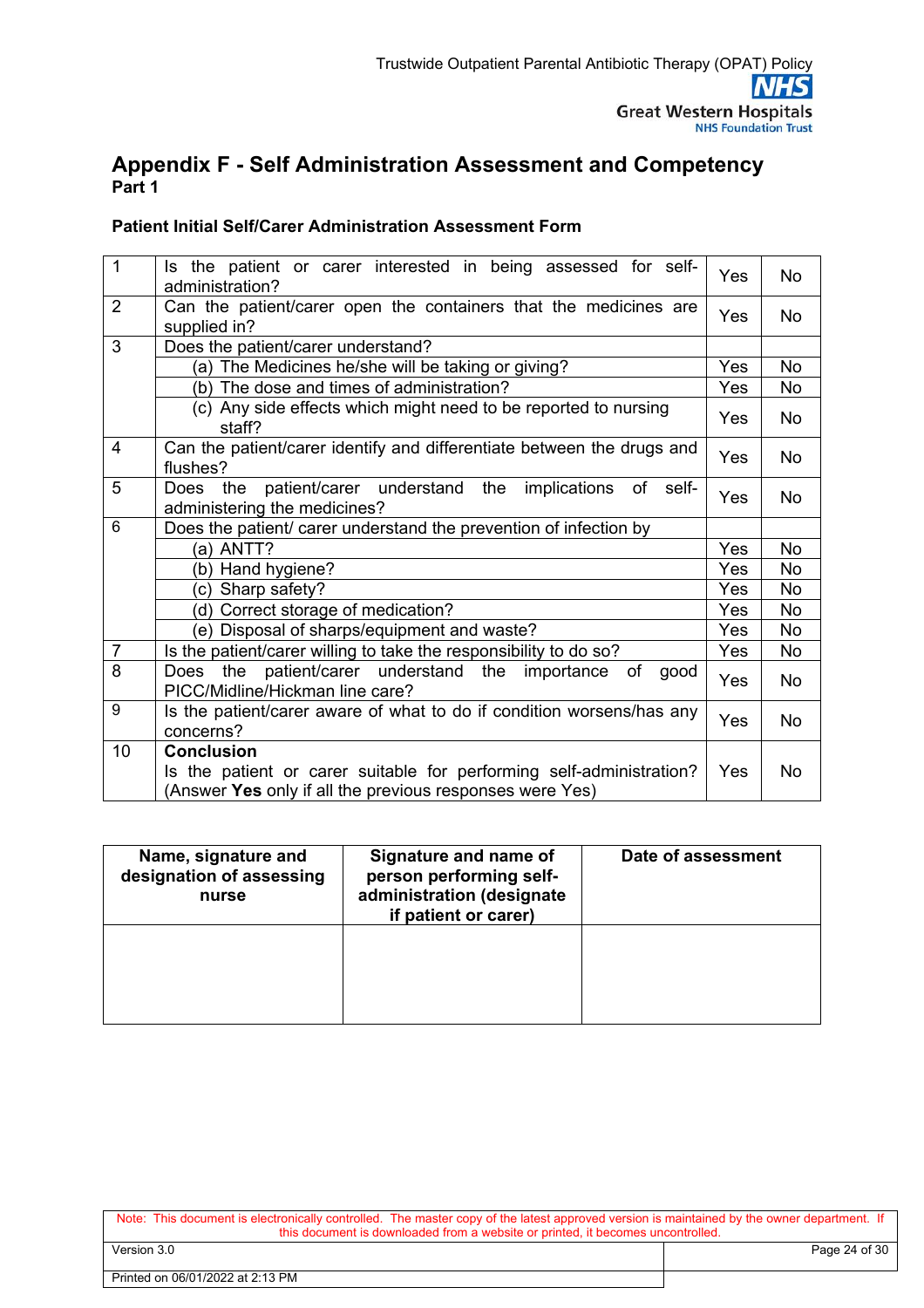#### **Part 2**

Antimicrobials to be administered

Drug and dose: ..................................

Frequency: ..........................................

|                                                                                       | Date                         | Date                                                                 | Date                                                                 | Date                                                                 | Date                                                                 | Date                                                       |
|---------------------------------------------------------------------------------------|------------------------------|----------------------------------------------------------------------|----------------------------------------------------------------------|----------------------------------------------------------------------|----------------------------------------------------------------------|------------------------------------------------------------|
| <b>Skill Required</b>                                                                 | <b>OPAT</b><br>Demonstration | 1 <sup>st</sup> Assess<br>$(\check{ }$ for<br>pass or x<br>for fail) | 2 <sup>nd</sup> Assess<br>$(\check{ }$ for<br>pass or x<br>for fail) | 3 <sup>rd</sup> Assess<br>$(\check{ }$ for<br>pass or x<br>for fail) | 4 <sup>th</sup> Assess<br>$(\check{ }$ for<br>pass or x<br>for fail) | $5th$ Assess<br>$(\check{ }$ for<br>pass or x<br>for fail) |
| Hand Hygiene                                                                          |                              |                                                                      |                                                                      |                                                                      |                                                                      |                                                            |
| Preparation of<br>area                                                                |                              |                                                                      |                                                                      |                                                                      |                                                                      |                                                            |
| Aseptic Non-<br><b>Touch Technique</b>                                                |                              |                                                                      |                                                                      |                                                                      |                                                                      |                                                            |
| Preparing<br>medication and<br>flushes correctly                                      |                              |                                                                      |                                                                      |                                                                      |                                                                      |                                                            |
| <b>IV Access</b><br>management and<br>Visual Infusion<br>Phlebitis (VIP)<br>awareness |                              |                                                                      |                                                                      |                                                                      |                                                                      |                                                            |
| Administration of<br>flushes and<br>medication<br>correctly                           |                              |                                                                      |                                                                      |                                                                      |                                                                      |                                                            |
| IV access<br>management<br>after treatment                                            |                              |                                                                      |                                                                      |                                                                      |                                                                      |                                                            |
| Disposal of<br>sharps/equipment<br>and waste                                          |                              |                                                                      |                                                                      |                                                                      |                                                                      |                                                            |
| Storage of<br>drugs/equipment<br>at home                                              |                              |                                                                      |                                                                      |                                                                      |                                                                      |                                                            |
| Pass or refer                                                                         |                              |                                                                      |                                                                      |                                                                      |                                                                      |                                                            |
| Signature of<br>assessor (OPAT<br>Team Member)                                        |                              |                                                                      |                                                                      |                                                                      |                                                                      |                                                            |

| Patient information and guidance given about anaphylaxis<br>Yes                                               |            | No                  |  |
|---------------------------------------------------------------------------------------------------------------|------------|---------------------|--|
| Advised about drug information sheet in packets                                                               | Yes<br>No  |                     |  |
| Supplied with Drugs, diluents, flushes                                                                        | All        | Date of collection: |  |
| Supplied with appropriate clinical equipment                                                                  | Yes        | Outstanding:        |  |
| Patient/Carer (name)                                                                                          | Signature: |                     |  |
| in how to administer IV therapy and have been deemed  <br>competent and understand all the above information. | l Date:    |                     |  |

| Note: This document is electronically controlled. The master copy of the latest approved version is maintained by the owner department. If |               |  |
|--------------------------------------------------------------------------------------------------------------------------------------------|---------------|--|
| this document is downloaded from a website or printed, it becomes uncontrolled.                                                            |               |  |
| Version 3.0                                                                                                                                | Page 25 of 30 |  |
|                                                                                                                                            |               |  |
| Printed on 06/01/2022 at 2:13 PM                                                                                                           |               |  |
|                                                                                                                                            |               |  |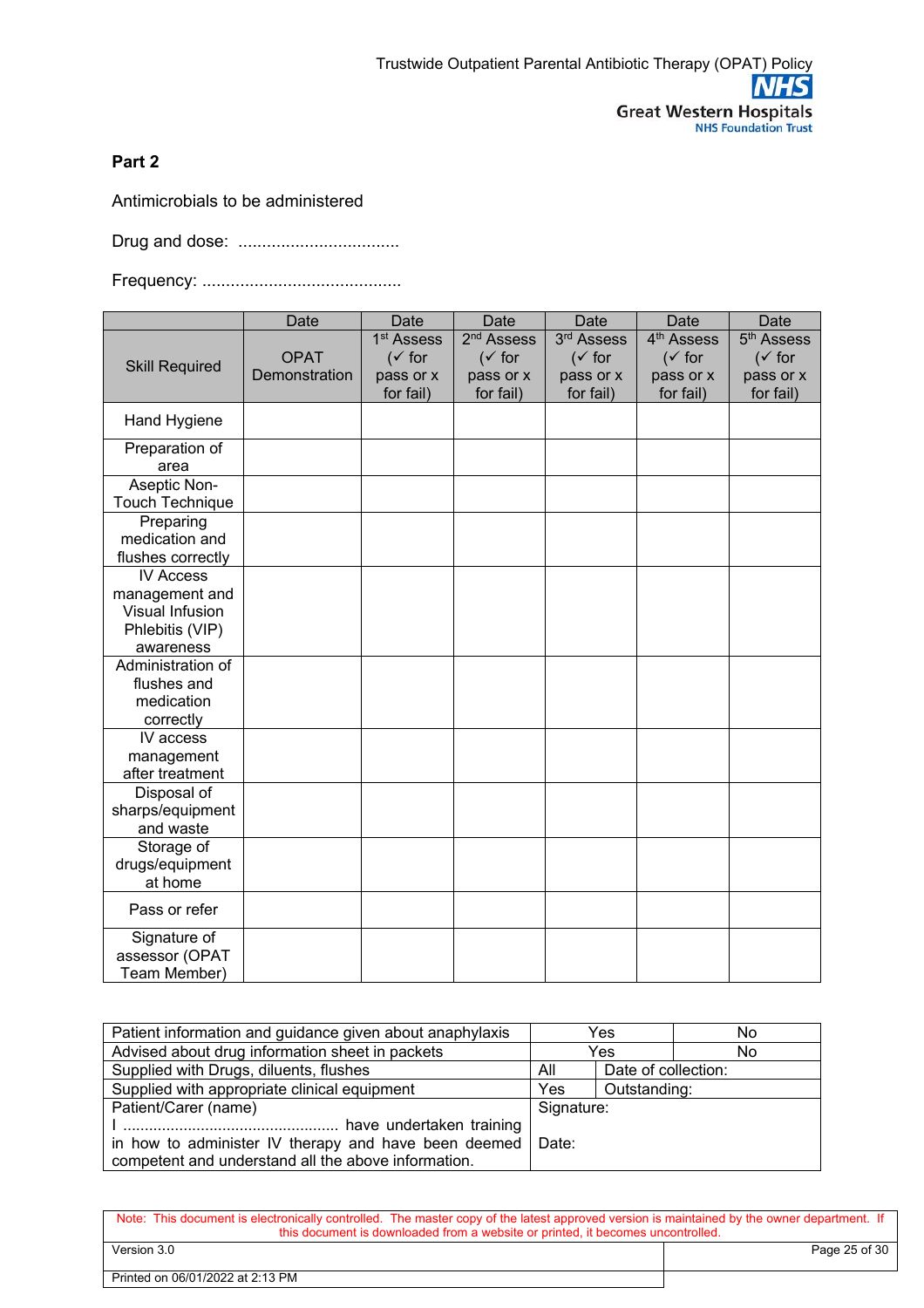# **Appendix G - Procedure for Discharge**

- The patient needs to be considered medically stable by the clinical team prior to discharge planning. The clinical team must assess the patient and document they are medically fit for discharge using the following criteria:Full Blood Count with a visible improvement in White Cell Count/Neutrophils if previously raised
- Liver Function Tests with unremarkable results
- Urea & Electrolytes with unremarkable results
- CRP to be reducing (unless otherwise agreed by Microbiology)
- Patient well with a NEWS 0, or normal ranges for them
- Focus of infection controlled
- Stable renal function
- Antibiotic consistently within the therapeutic range prior to discharge (if therapeutic monitoring required on the Trust Intranet) In some cases this can be monitored at home.
- Creatinine Kinase (If required) within normal range
- 2. At least one member of the OPAT team Consultant microbiologists and /or
- Antibiotic pharmacists

Need to have discussed the patient with the clinical team and decided on a correct and appropriate treatment course and monitoring for the patient.

Patients must have received at least 2 doses of the IV antibiotic in hospital (or completed loading doses) and considered to be responding well to treatment (afebrile for 48 hours/inflammatory markers improving).

Each patient must be considered individually and the time to discharge may vary according to the type or severity of infection, response to treatment or other individual patient considerations or comorbidities.

3. A suitable Vascular Access Device (VAD) must be decided by the OPAT nurse and an insertion date arranged prior to discharge.

4. A community OPAT prescription for IV antibiotics plus any necessary diluents and flushes will be completed (proforma are available for commonly used antibiotics – please see Trust Intranet) and signed by a prescriber of the clinical team and requires additional signed approval by a member of the OPAT Team. Once completed, the prescription will then be faxed to the relevant district nursing team. The responsible clinician must also complete a Trust TTA for the patient either on Electronic Prescribing Medicines Administration (EPMA) or on an Electronic discharge summary.

5. Antibiotics/diluents/reconstitution fluids and flushes will be provided from the hospital pharmacy (further outpatient supplies are provided by the Boots onsite pharmacy if required). A maximum of twenty eight days' worth of consumables (needles, syringes, sharps bin etc.) will be provided from hospital ward stock (see **Appendix H** for list)

General practitioners may be approached to provide supplies in some circumstances, this will generally be organised for individual patients by the OPAT specialist nurse.

6. A follow up clinic appointment must be arranged prior to discharge on/before completion of OPAT Treatment.

| Note: This document is electronically controlled. The master copy of the latest approved version is maintained by the owner department. If |               |
|--------------------------------------------------------------------------------------------------------------------------------------------|---------------|
| this document is downloaded from a website or printed, it becomes uncontrolled.                                                            |               |
| Version 3.0                                                                                                                                | Page 26 of 30 |
|                                                                                                                                            |               |
| Printed on 06/01/2022 at 2:13 PM                                                                                                           |               |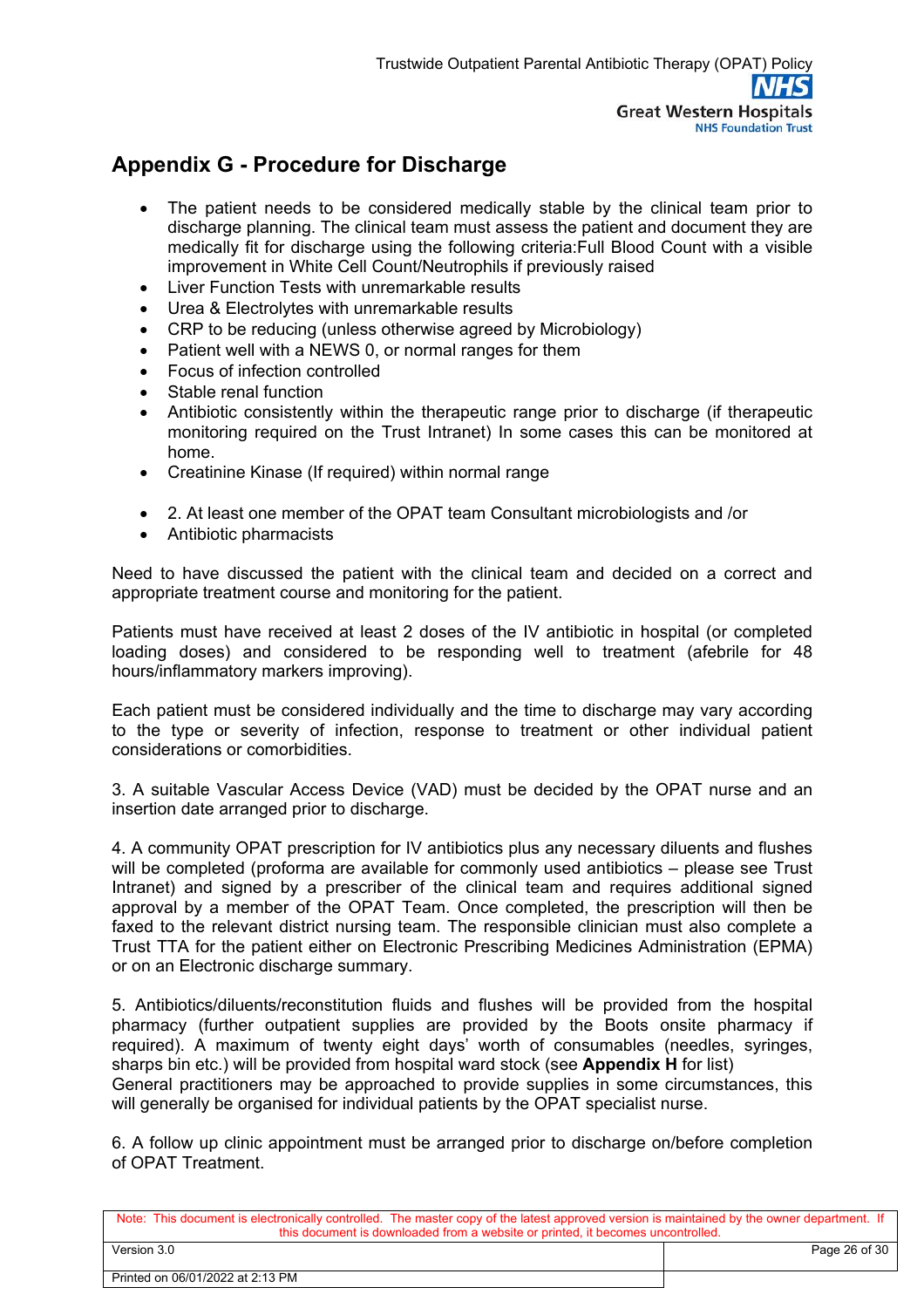Once the above has been completed the OPAT specialist Nurse will either;

- Arrange for self/carer administration training and inform the appropriate district nurse teams by telephone OR
- Make a formal community nurse referral via referral form

NB A suitable start date for OPAT will need to be confirmed with Community Teams before discharge to ensure capacity.

7. A personalised management plan will be completed and provided by the OPAT specialist nurse to the patient and the appropriate community nurse team to use for patient management purposes. This is also posted as a clinical letter on the hospital clinical management system (Medway).

| Note: This document is electronically controlled. The master copy of the latest approved version is maintained by the owner department. If<br>this document is downloaded from a website or printed, it becomes uncontrolled. |  |  |
|-------------------------------------------------------------------------------------------------------------------------------------------------------------------------------------------------------------------------------|--|--|
| Version 3.0<br>Page 27 of 30                                                                                                                                                                                                  |  |  |
| Printed on 06/01/2022 at 2:13 PM                                                                                                                                                                                              |  |  |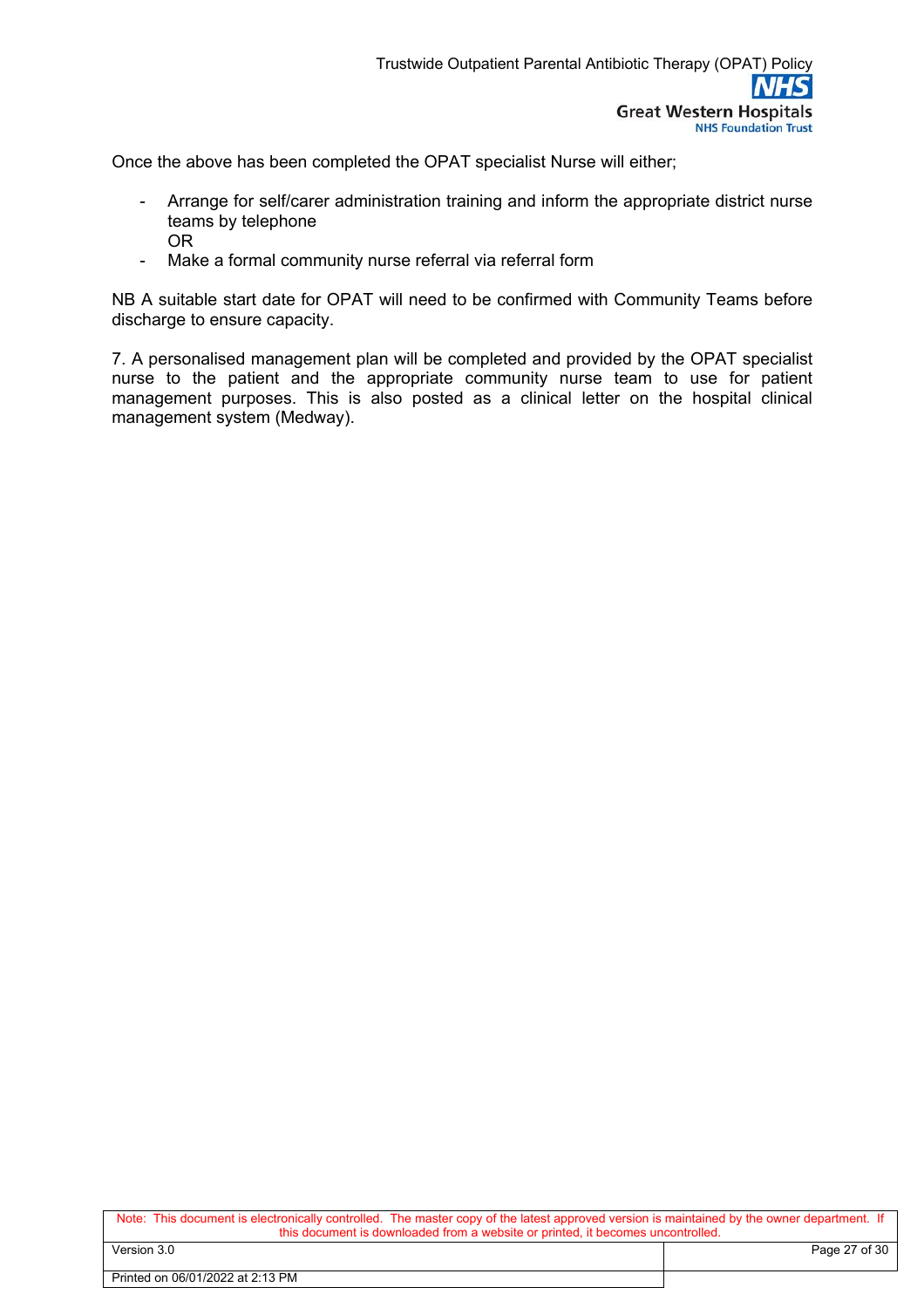| Note: This document is electronically controlled. The master copy of the latest approved version is maintained by the owner department. If<br>this document is downloaded from a website or printed, it becomes uncontrolled. |  |
|-------------------------------------------------------------------------------------------------------------------------------------------------------------------------------------------------------------------------------|--|
| Version 3.0<br>Page 28 of 30                                                                                                                                                                                                  |  |
| Printed on 06/01/2022 at 2:13 PM                                                                                                                                                                                              |  |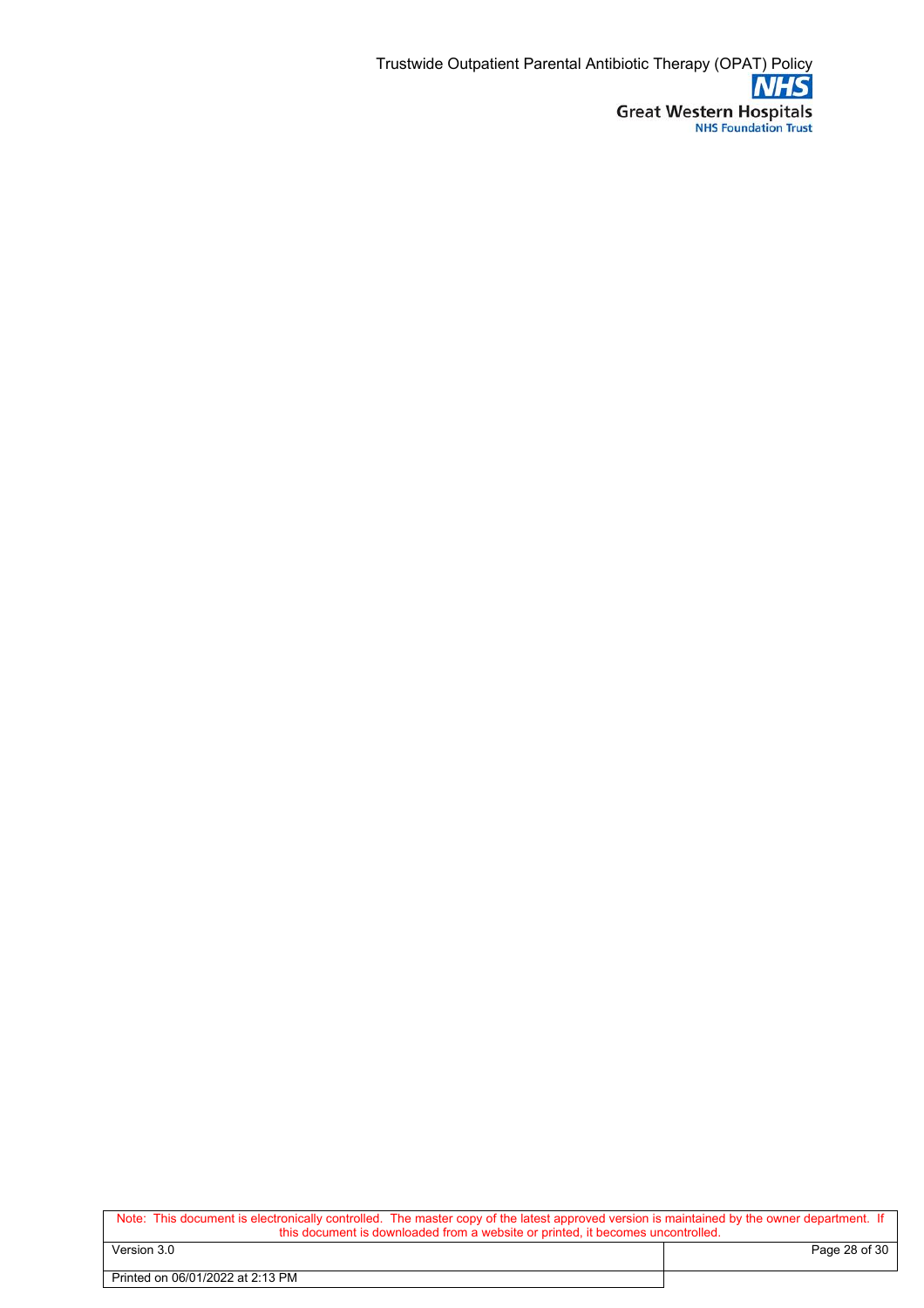# **Appendix H - Consumables Required for Discharge**

## **Consumables required for Supported Discharge for patients with a Vascular Access Device requiring Outpatient Parenteral Antibiotic Therapy (OPAT)**

| <b>ITEM</b>                                                                                  | <b>NEEDED</b> | <b>SUPPLIED</b> |
|----------------------------------------------------------------------------------------------|---------------|-----------------|
| <b>Sharps Bin</b>                                                                            |               |                 |
| 10ml Syringes for pre and post flush                                                         |               |                 |
| 10ml Syringes                                                                                |               |                 |
| 20ml Syringes                                                                                |               |                 |
| 50ml Syringes                                                                                |               |                 |
| <b>IV Administration Set</b>                                                                 |               |                 |
| <b>Blunt Fill Needles</b>                                                                    |               |                 |
| <b>Blunt Fill Needles with Filter</b>                                                        |               |                 |
| PDI Sani-cloth CHG 2%                                                                        |               |                 |
| Bionector (bung)                                                                             |               |                 |
| <b>Statlock/Griplock Dressing</b>                                                            |               |                 |
| IV3000/Tegaderm IV Dressing or alternative                                                   |               |                 |
| <b>Tubifast pieces</b>                                                                       |               |                 |
| Gloves (if Self-administering)                                                               |               |                 |
| <b>Clinell</b><br>$($ if<br>Self-<br>Universal<br>Sanitising<br><b>Wipes</b><br>adminstering |               |                 |

## **Please provide a minimum of 14 days' worth of Consumables**

## **Supplied by: Date:**

| Note: This document is electronically controlled. The master copy of the latest approved version is maintained by the owner department. If<br>this document is downloaded from a website or printed, it becomes uncontrolled. |               |  |
|-------------------------------------------------------------------------------------------------------------------------------------------------------------------------------------------------------------------------------|---------------|--|
| Version 3.0                                                                                                                                                                                                                   | Page 29 of 30 |  |
| Printed on 06/01/2022 at 2:13 PM                                                                                                                                                                                              |               |  |